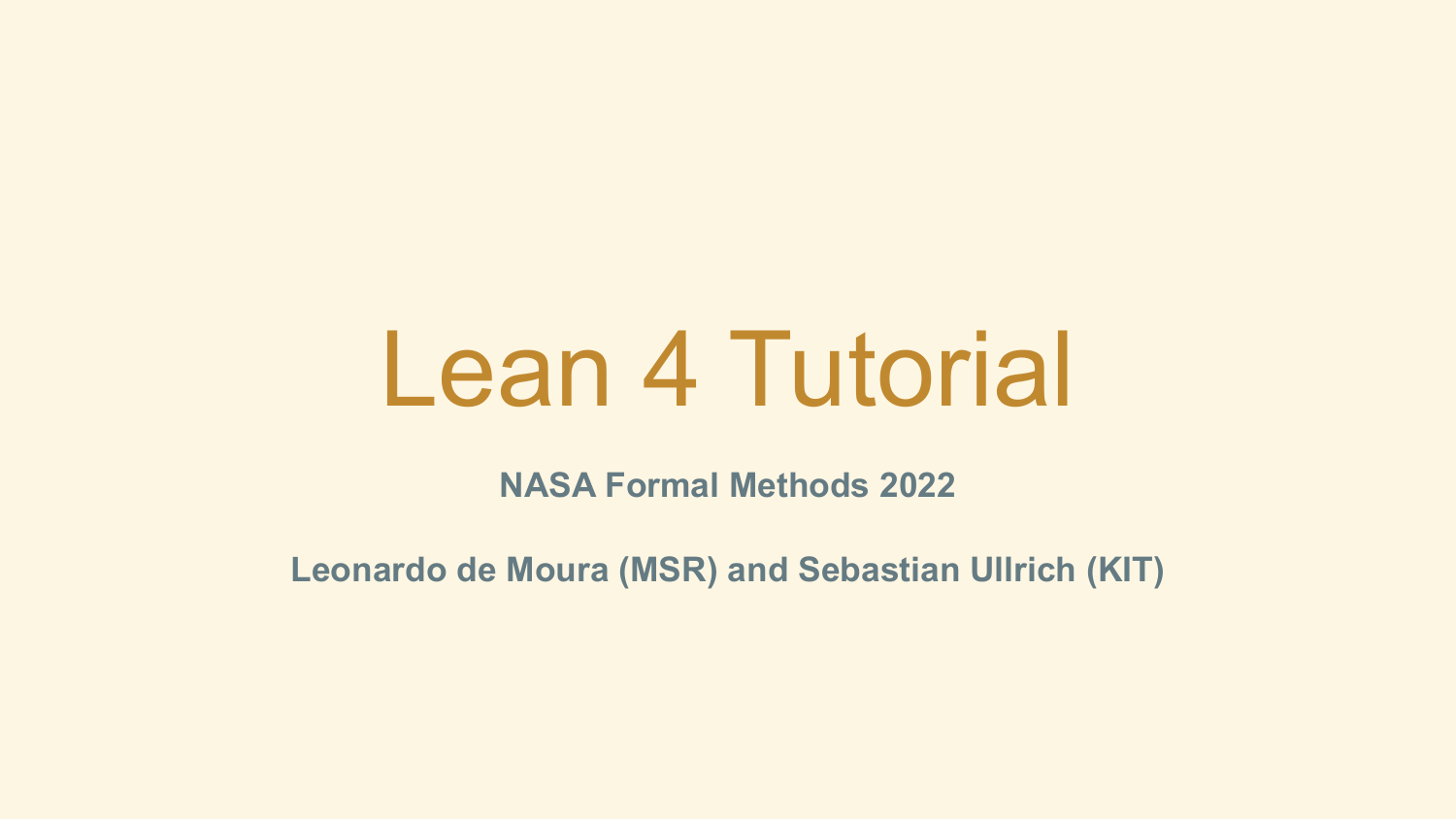## Part I: Introduction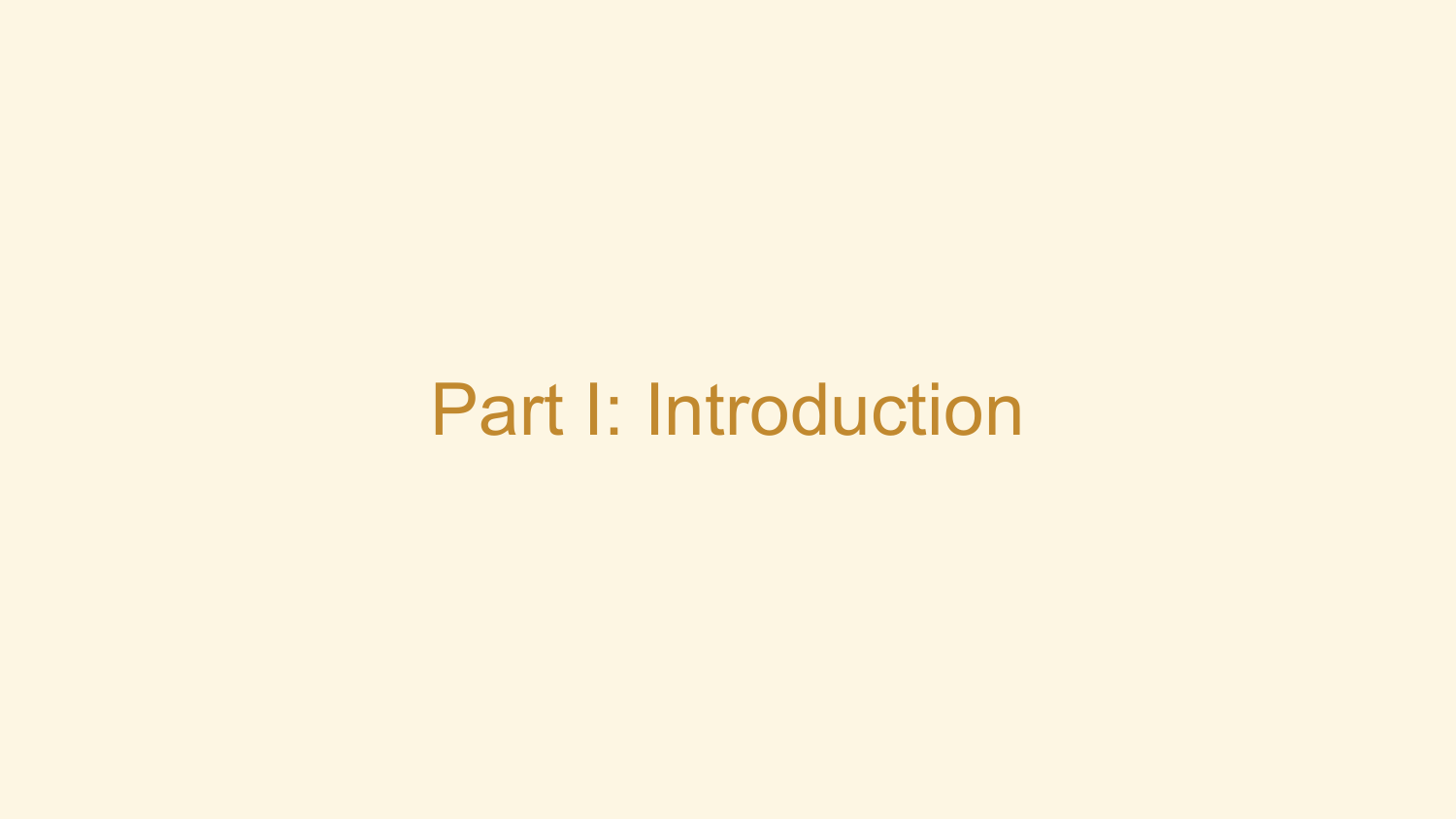### Introduction

Lean 4 is a platform for

- Software verification
- Formal mathematics
- Developing custom automation & domain specific languages (DSLs)

**Goals** 

Extensibility, Expressivity, Scalability, Proof stability An efficient functional programming language

Lean is based on dependent type theory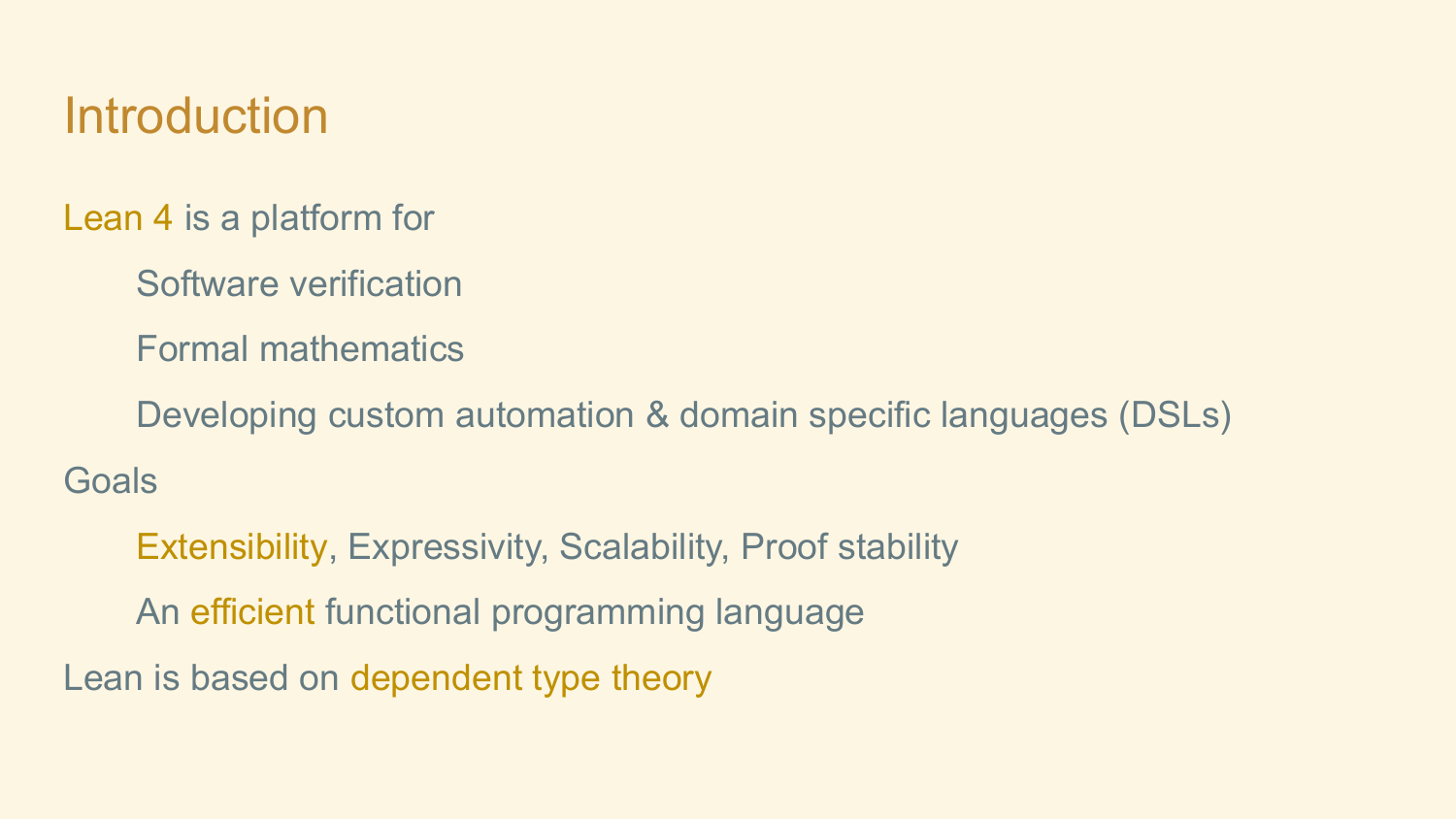#### **Resources**

Website: <https://leanprover.github.io/>

Theorem Proving in Lean: [https://leanprover.github.io/theorem\\_proving\\_in\\_lean4/](https://leanprover.github.io/theorem_proving_in_lean4/)

Lean 4 Manual (WIP):<https://leanprover.github.io/lean4/doc/>

Zulip channel:<https://leanprover.zulipchat.com/>

Mathlib 4:<https://github.com/leanprover-community/mathlib4>

Useful links:<https://leanprover.github.io/links/>

Community website:<https://leanprover-community.github.io/>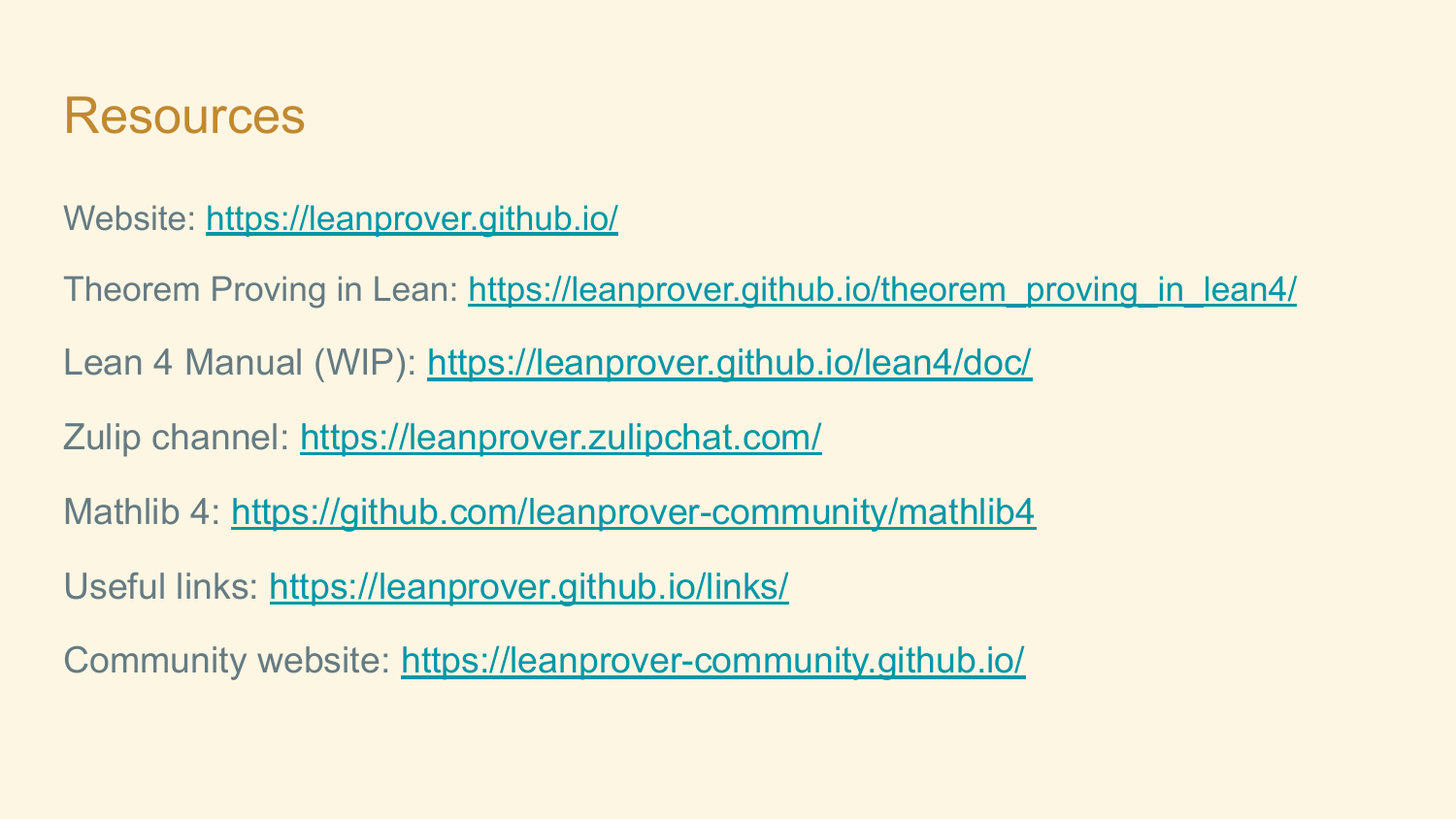#### **Mathlib**

The Lean mathematical library, mathlib, is a community effort to build a unified library of mathematics in Lean.

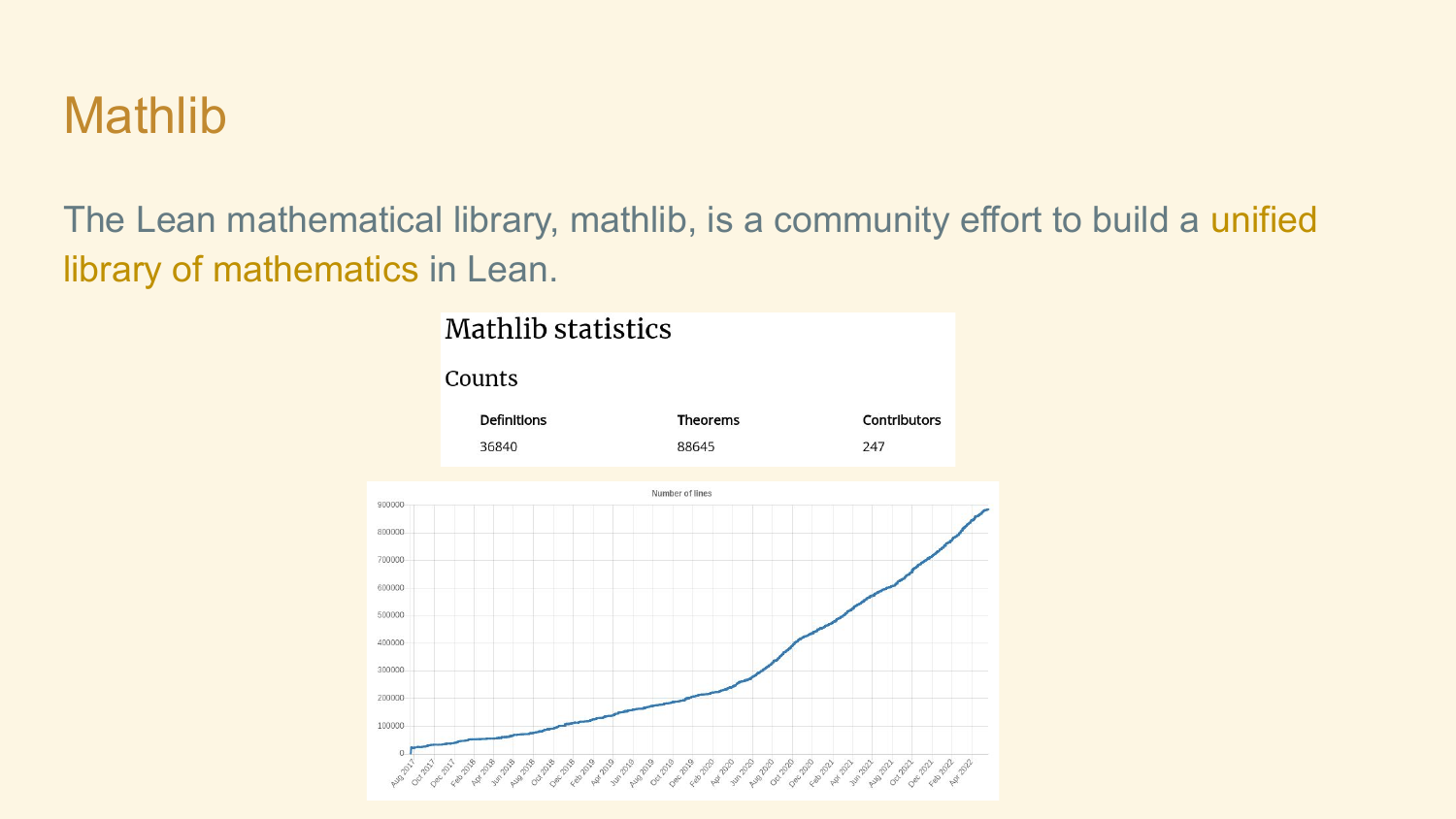### Project momentum

#### $=$   $MTBEB$ MOKENANNEL BURENDER CULTURE SEAR TOEAN ROTENCE RECHAITS

The Effort to Build the Mathematical Library of the Future

A community of mathematicians is using software called Lean to build a new digital repository. They hope it represents where their field is headed next.



2020's Biggest Breakthroughs in Math and Computer Science

2.019.371 views · Dec 23, 2020



**Ouanta Magazine** 514K subscribers

#### nature

**THE REAL PROPERTY OF** 

About the journal  $\times$  Publish with us  $\times$ Explore content ~ Subscribe

nature > news > article



#### **Mathematicians welcome** computer-assisted proof in 'grand unification' theory

...



**Charles Hoskinson** @IOHK Charles

The cats out of the bag. Today I got to announce the Hoskinson Center for Formal Mathematics at @CarnegieMellon I donated 20 million dollars to create a permanent center to rewrite the language of math.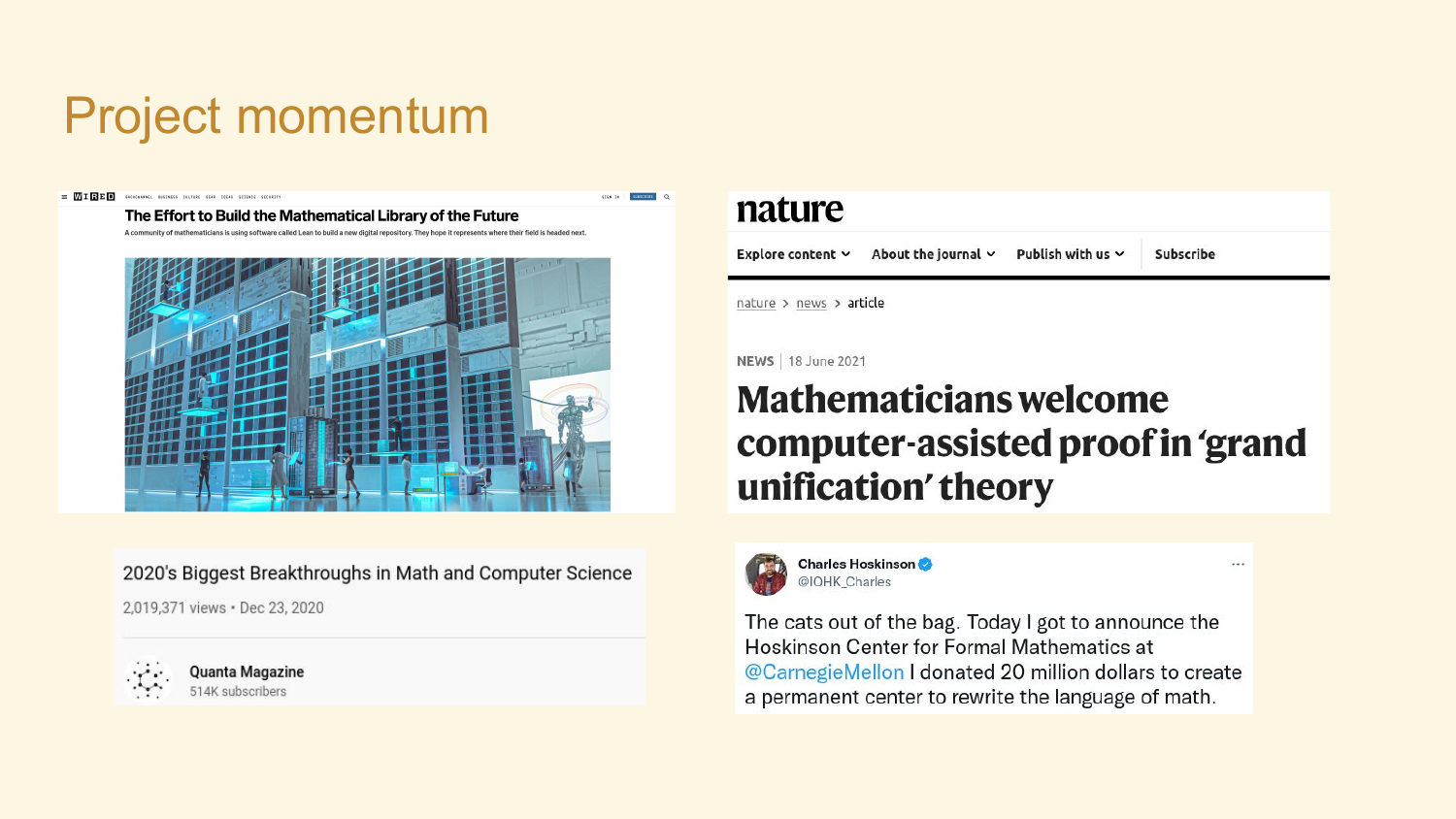### Augmented Mathematical Intelligence (AMI) at Microsoft

**Mission** 

Empower mathematicians working on cutting-edge mathematics

Democratize math education

Platform for Math-AI research

Program manager, engineers, contractors, and academic gifts



Microsoft Research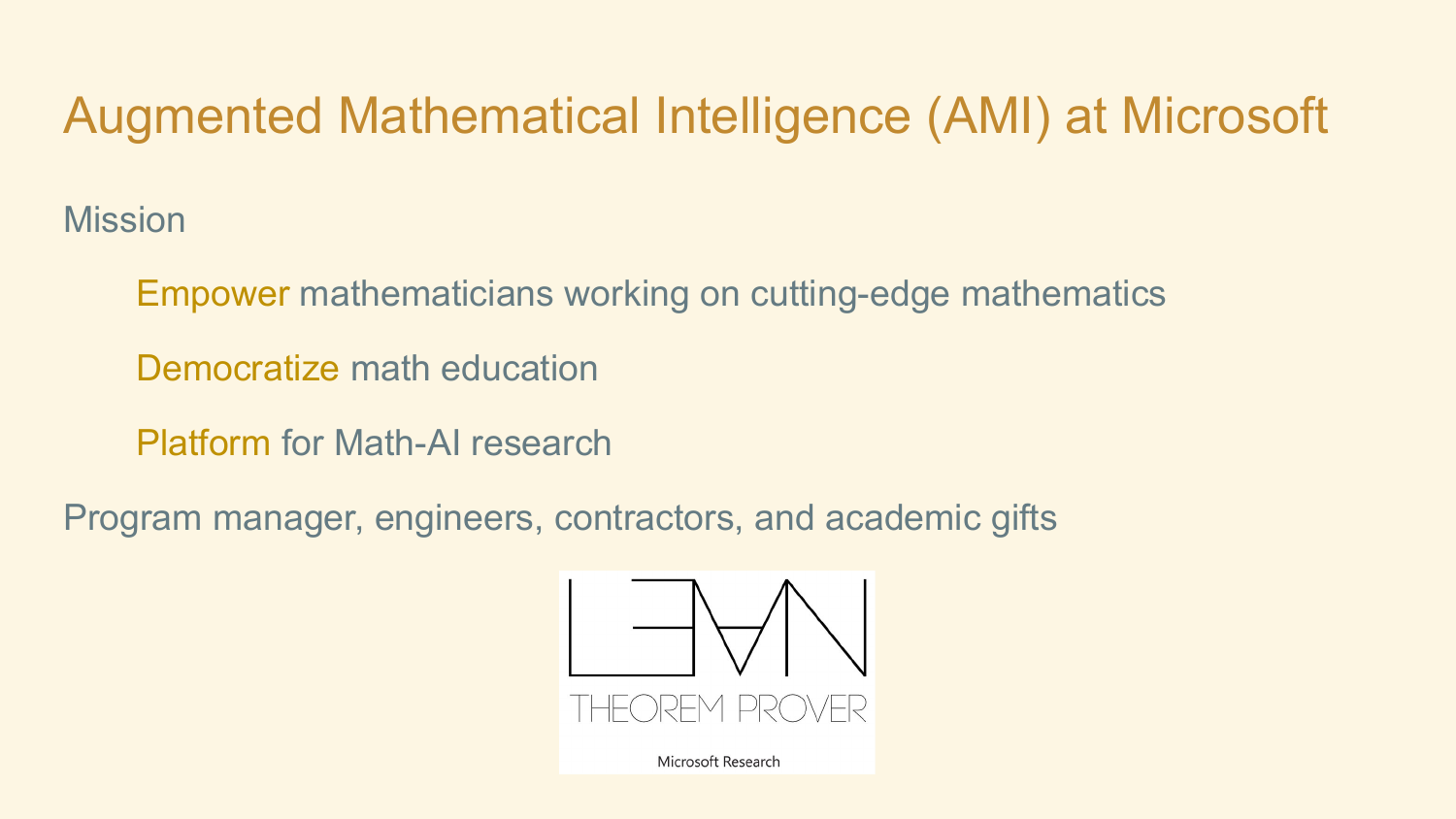### Lean Zulip channel



#### **Stanislas Polu**

Hi Everyone. We're tearing down the model that is backing the gptf tactic but will work on getting a new model online soon. We'll also work on providing a better experience potentially looking to interface with the VSCode extension more directly. If you have any idea you'd like us to explore, please let us know, the goal is really to provide the community with useful assistance from the models we train. Please let me know if you have questions



#### condensed mathematics Exact functors **Peter Scholze** 11:35 AM Ithink in general C-sheaves on CHaus are a full subcategory of C-sheaves on ProFin are a full subcategory of C-sheaves on ExtrDisc, and the essential images are given by those sheaves where the limit that wants to define the value on some compact Hausdorff (resp. profinite) actually exists in C. **O** new members TPIL Chapter 3 Exercises ∕ √ <del>X</del>



| $\bigcirc$ general An example of why formalization is useful $\mathscr{A} \rightarrow \mathscr{A}$                                                                                                                                                                                                                                                                                                                                                                                                                                                                                                                                                                                                                                                | Mar <sub>31</sub> |
|---------------------------------------------------------------------------------------------------------------------------------------------------------------------------------------------------------------------------------------------------------------------------------------------------------------------------------------------------------------------------------------------------------------------------------------------------------------------------------------------------------------------------------------------------------------------------------------------------------------------------------------------------------------------------------------------------------------------------------------------------|-------------------|
| <b>Riccardo Brasca EDITED</b><br>I really like what is going on with #12777. @Sebastian Monnet proved that if E, F and K are fields such that<br>finite_dimensional F E, then fintype $(E \rightarrow a [F] K)$ . We already have docs#field.alg_hom.fintype, that is exactly<br>the same statement with the additional assumption is separable $F E$ .<br>The interesting part of the PR is that, with the new theorem, the linter will automatically flag all the theorem that can be<br>generalized (for free!), removing the separability assumption. I think in normal math this is very difficult to achieve, if I<br>generalize a 50 years old paper that assumes $p \neq 2$ to all primes, there is no way I can manually check and maybe | 7:53 AM           |
| generalize all the papers that use the old one.                                                                                                                                                                                                                                                                                                                                                                                                                                                                                                                                                                                                                                                                                                   |                   |



May 05

2:55 AM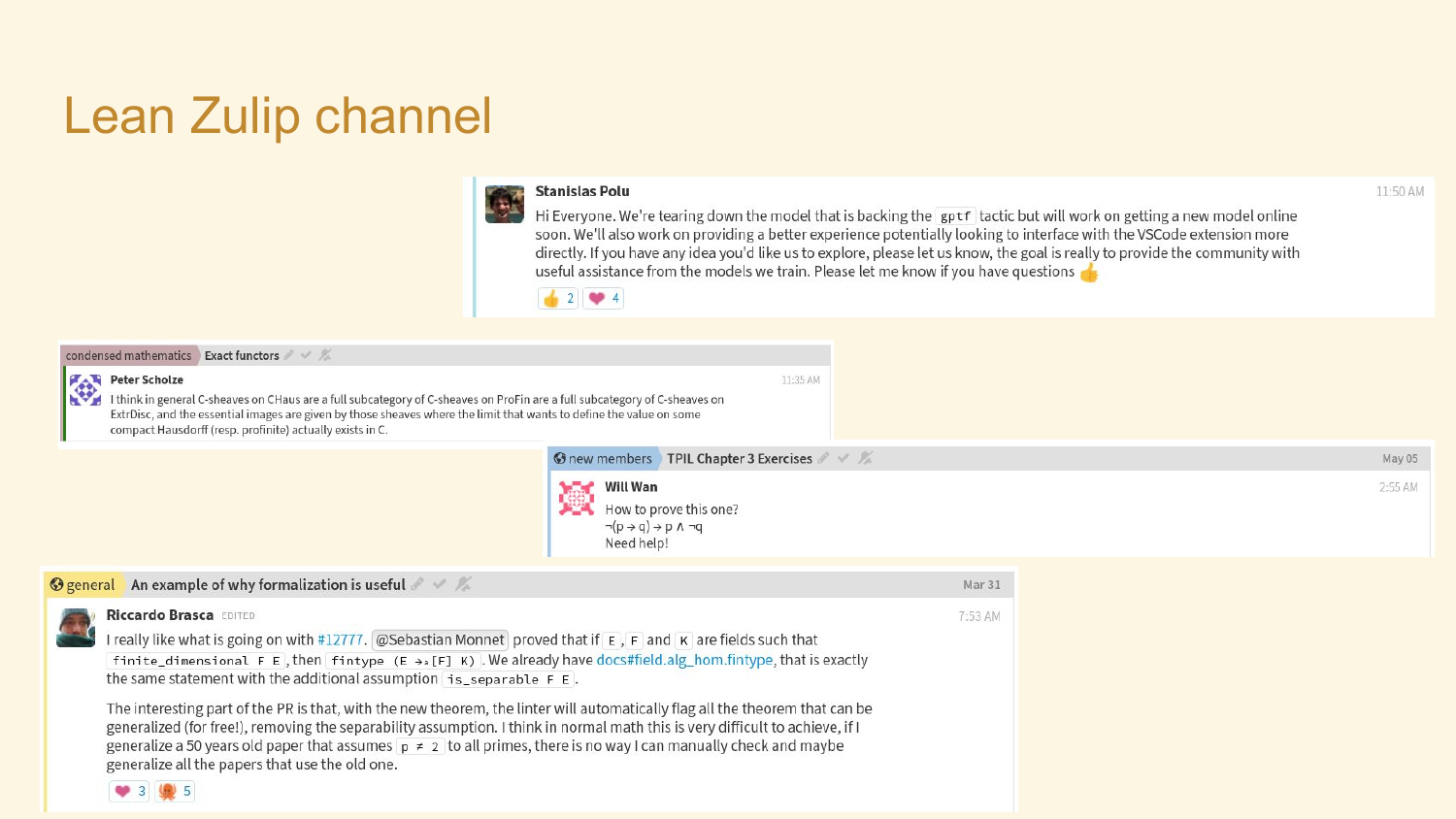#### Lean 4 dev update meetings

New monthly online event

First one will be on June 15th

Details will be posted on our website and twitter<https://twitter.com/leanprover>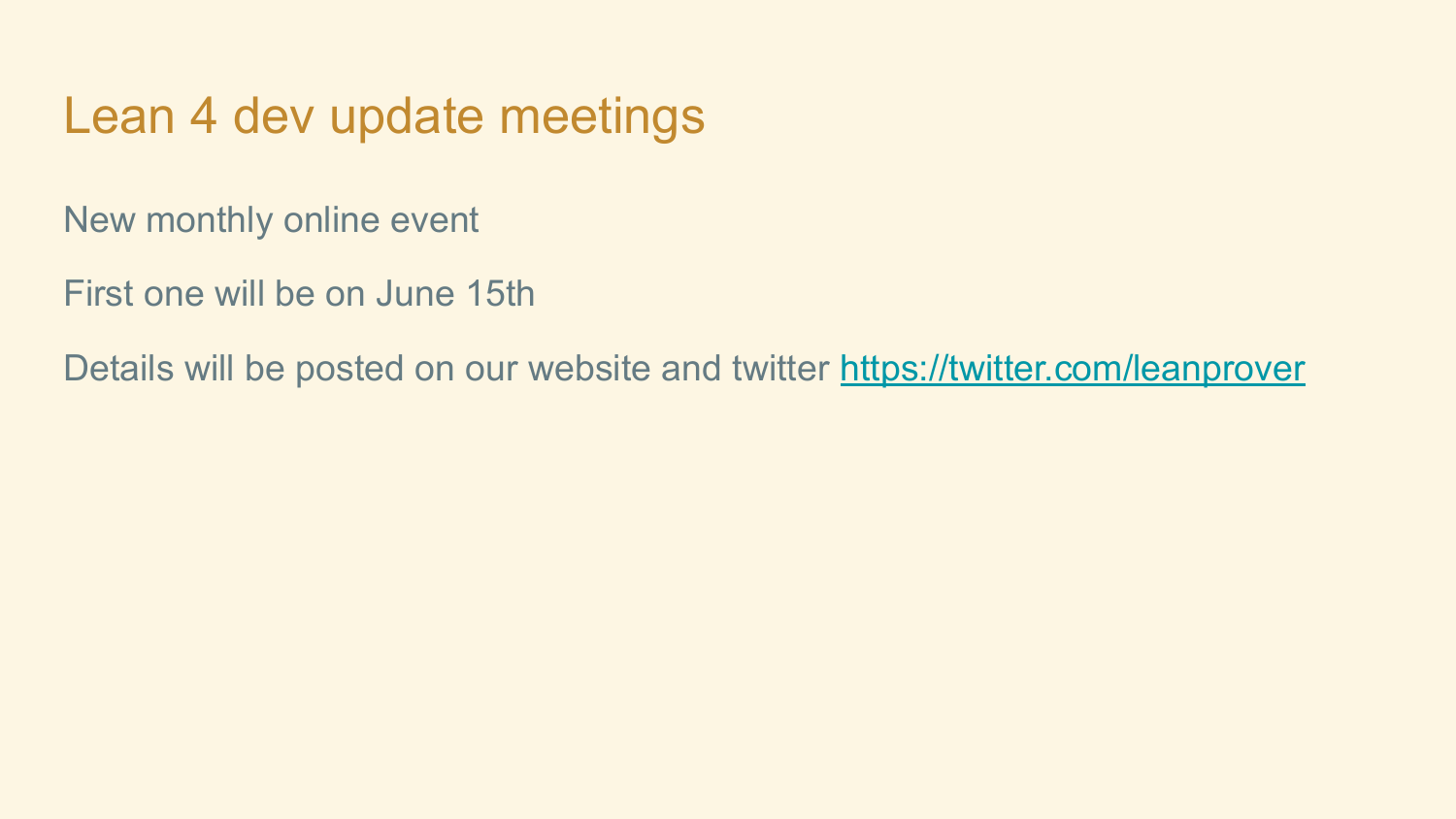#### Lean 4 - What is new?

Lean 4 is implemented in Lean

Extensibility: parser, elaborator, compiler, tactics, formatter, etc

Hygienic macro system - simple extensions should be simple to implement

Our LSP (Language Server Protocol) server is great

Compiler generates efficient C code

Runtime uses reference counting for GC, and performs destructive updates if RC = 1

Functional but in place (FBIP)

Safe support for low-level tricks such as pointer equality

Tabled type class resolution

Many scalability and usability improvements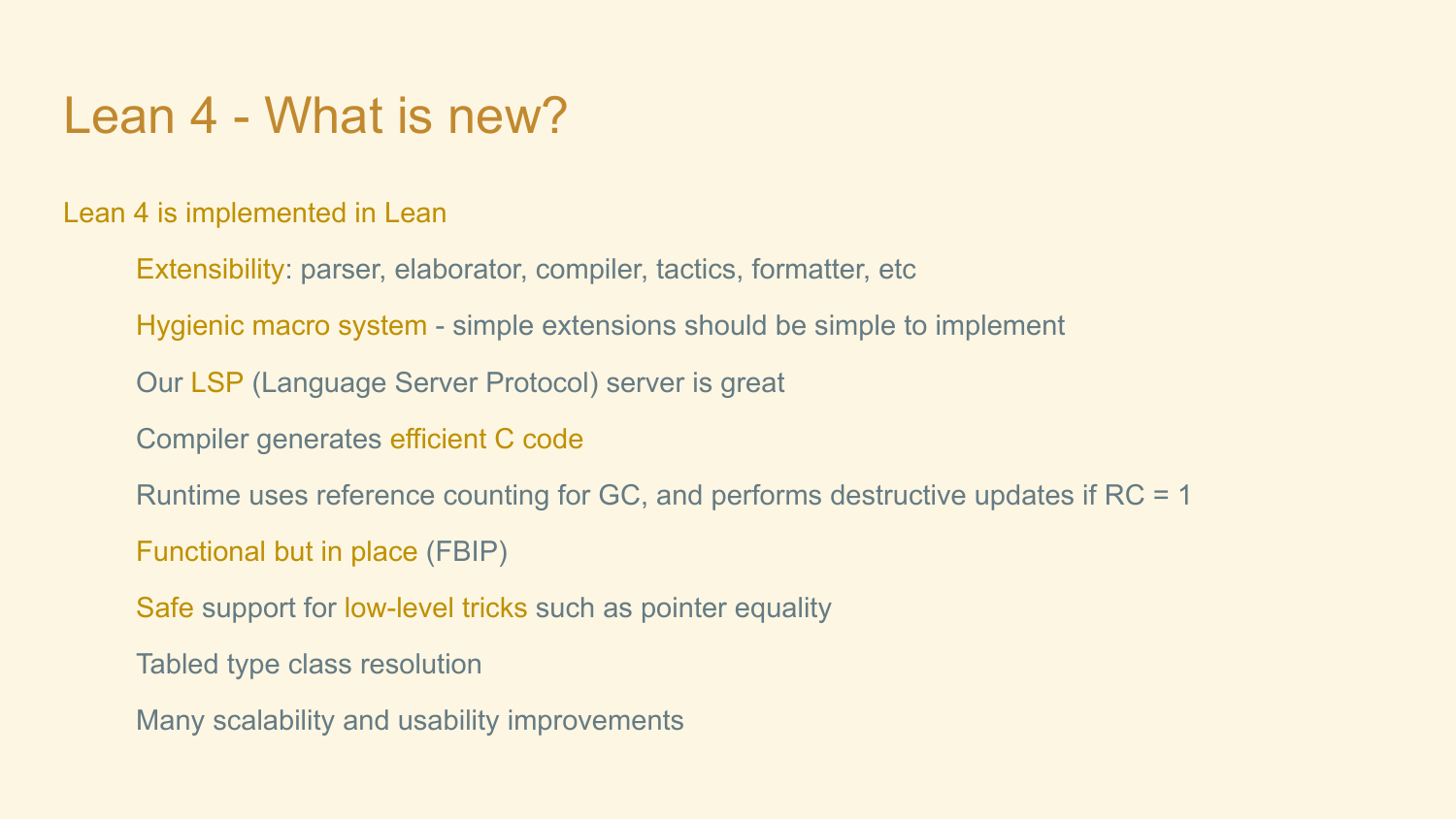### "Hello world"

#eval "hello" ++ " " ++ "world" *-- "hello world"* #check true *-- Bool* def  $x := 10$ #eval  $x + 2$ *-- 12* def double  $(x : Int) := 2*x$ #eval double 3 *-- 6* #check double *-- Int → Int* example : double  $4 = 8$  := rfl0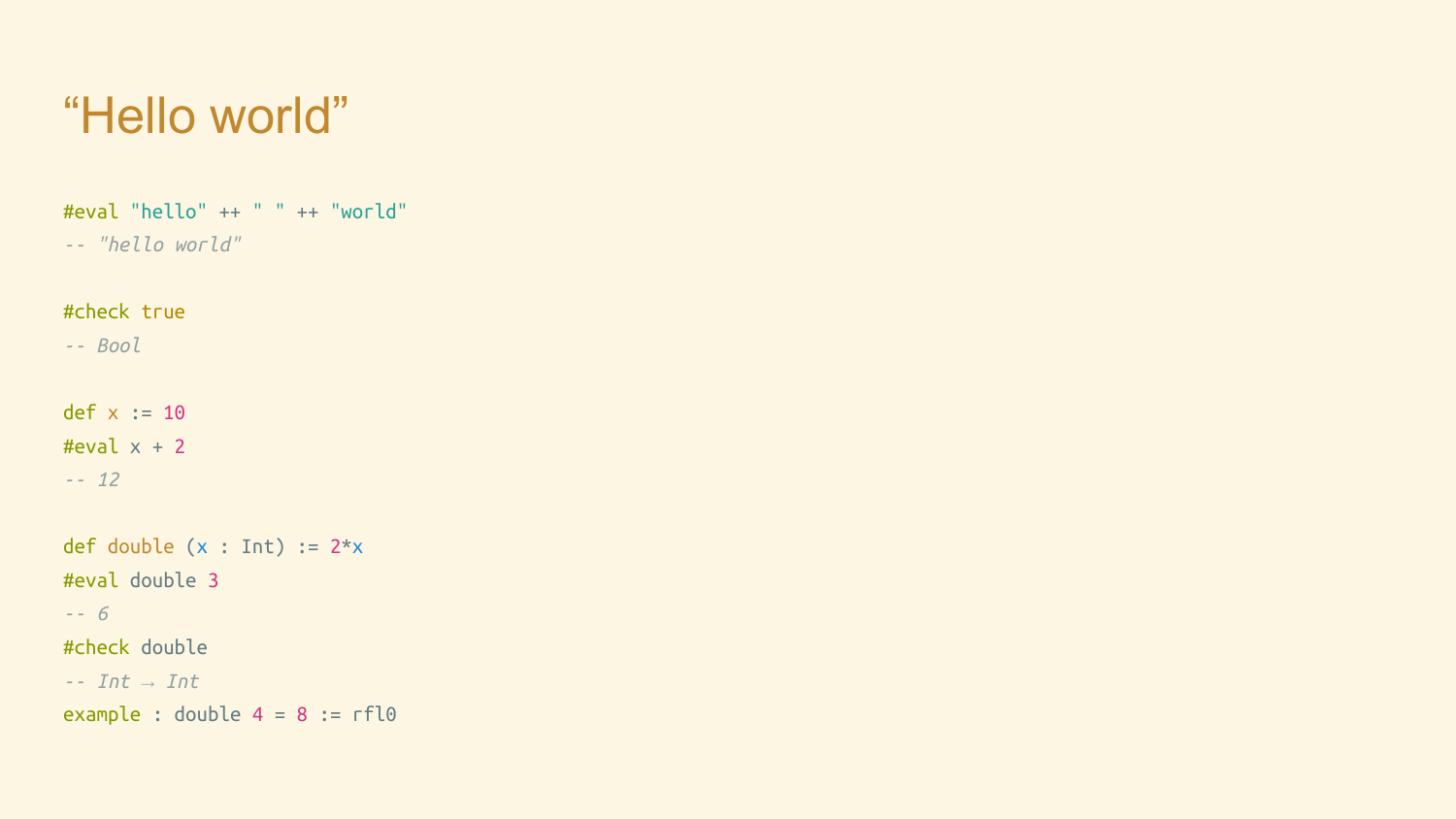#### First-class functions

```
def twice (f : Nat \rightarrow Nat) (a : Nat) :=
   f (f a)
```
#check twice

*-- (Nat → Nat) → Nat → Nat*

#eval twice (fun  $x \Rightarrow x + 2$ ) 10

theorem twice add 2 (a : Nat) : twice (fun  $x = x + 2$ ) a = a + 4 := rfl

*--* `(· + 2)` *is syntax sugar for* `(fun x => x + 2)`*.* #eval twice  $(· + 2)$  10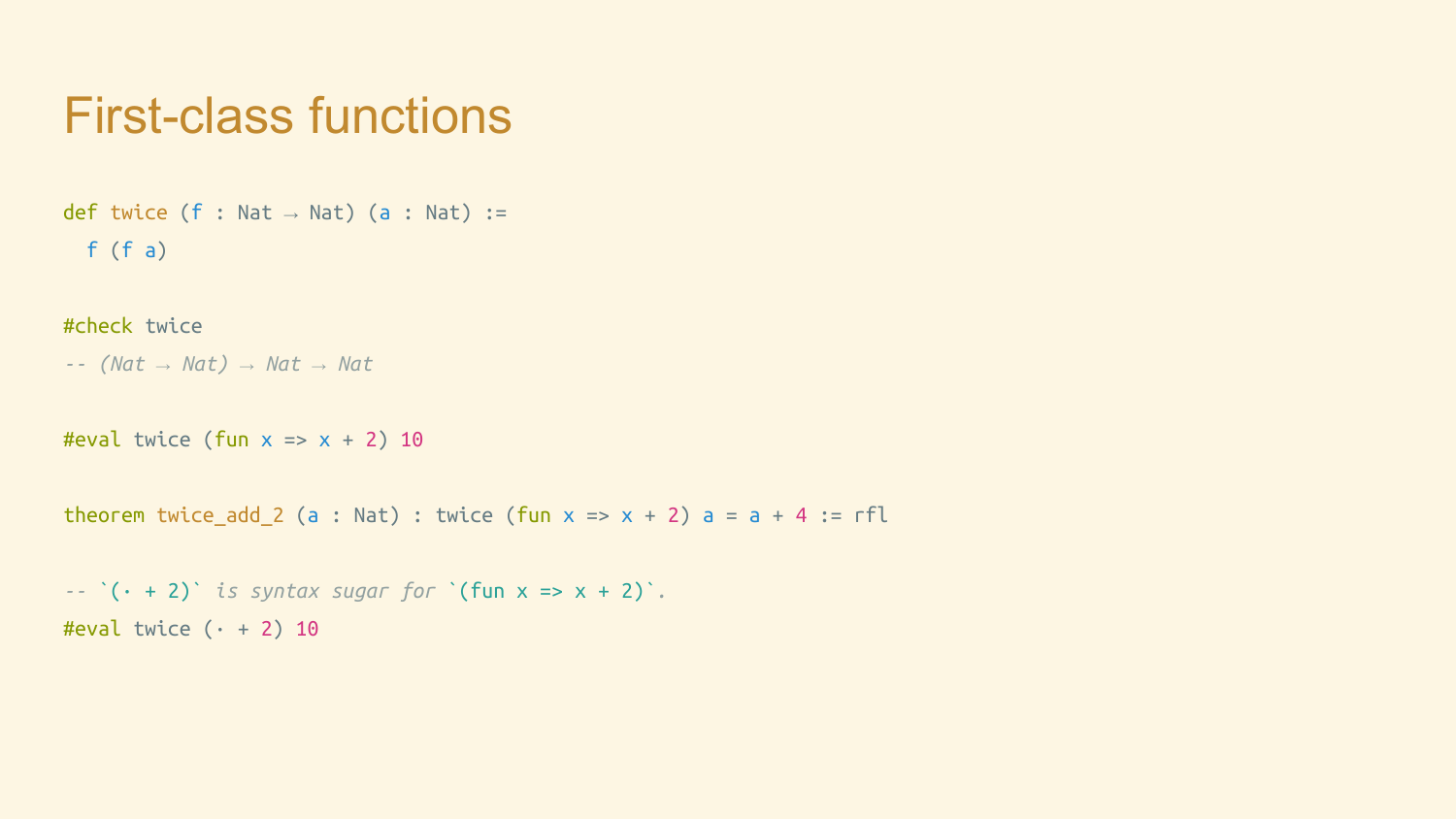### Enumerated types

inductive Weekday where

| sunday | monday | tuesday | wednesday | thursday | friday | saturday

#check Weekday.sunday

*-- Weekday*

open Weekday

#check sunday

```
def natOfWeekday (d : Weekday) : Nat :=
   match d with
  | sunday \Rightarrow 1
  \sqrt{} monday \sqrt{} => 2
   tuesday => 3
   wednesday => 4
    thursday => 5
   friday \Rightarrow 6
    saturday => 7
```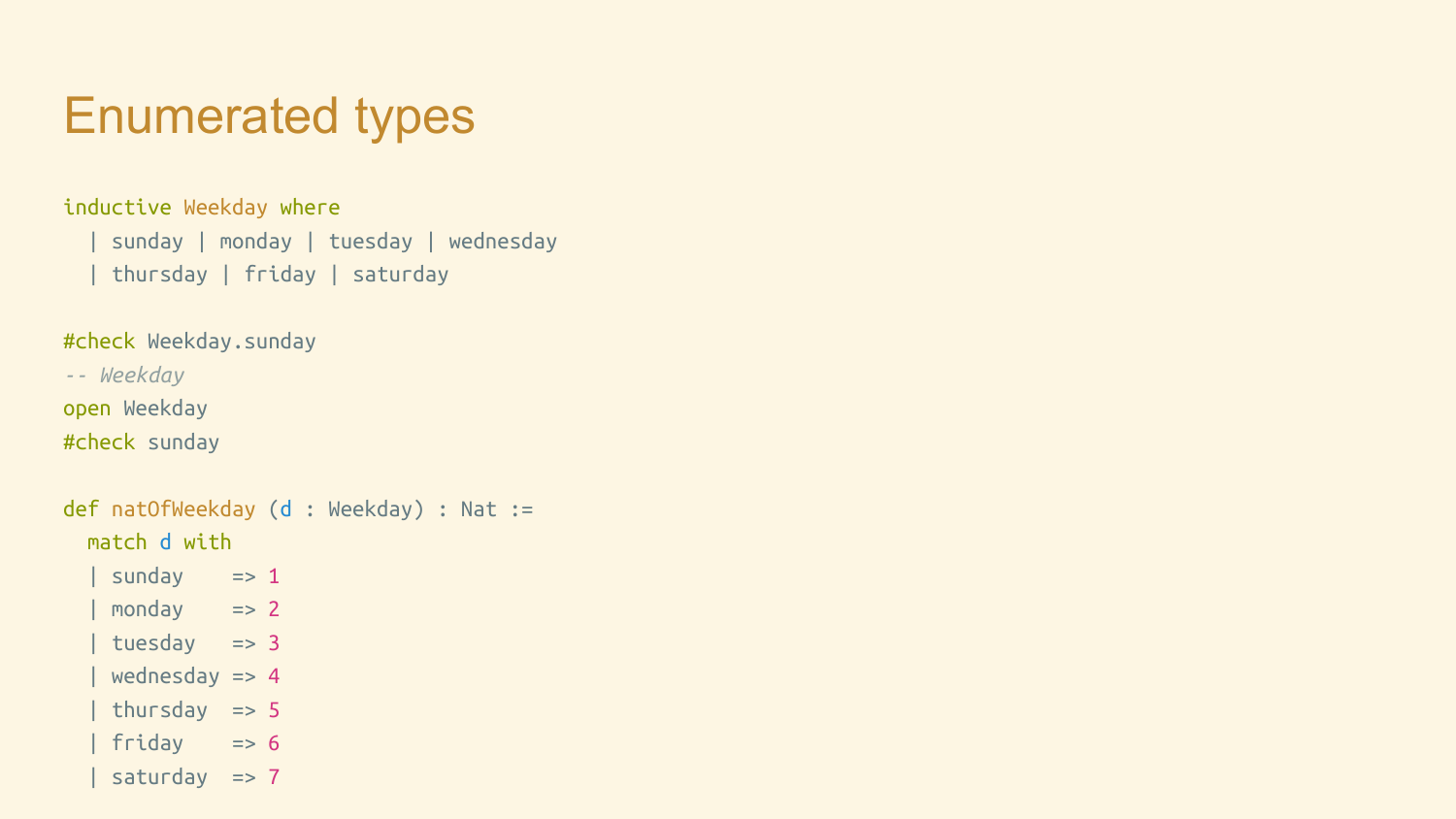### Enumerated types (cont.)

```
def Weekday.next (d : Weekday) : Weekday :=
  match d with
    | sunday => monday
     | monday => tuesday
    | tuesday => wednesday
   w wednesday \Rightarrow thursday
   thursday => friday | friday => saturday
     | saturday => sunday
def Weekday.previous : Weekday → Weekday
    | sunday => saturday
   …
theorem Weekday.next_previous (d : Weekday) : d.next.previous = d :=
  match d with
    | sunday => rfl
     | monday => rfl
   …
    saturday => rfl
```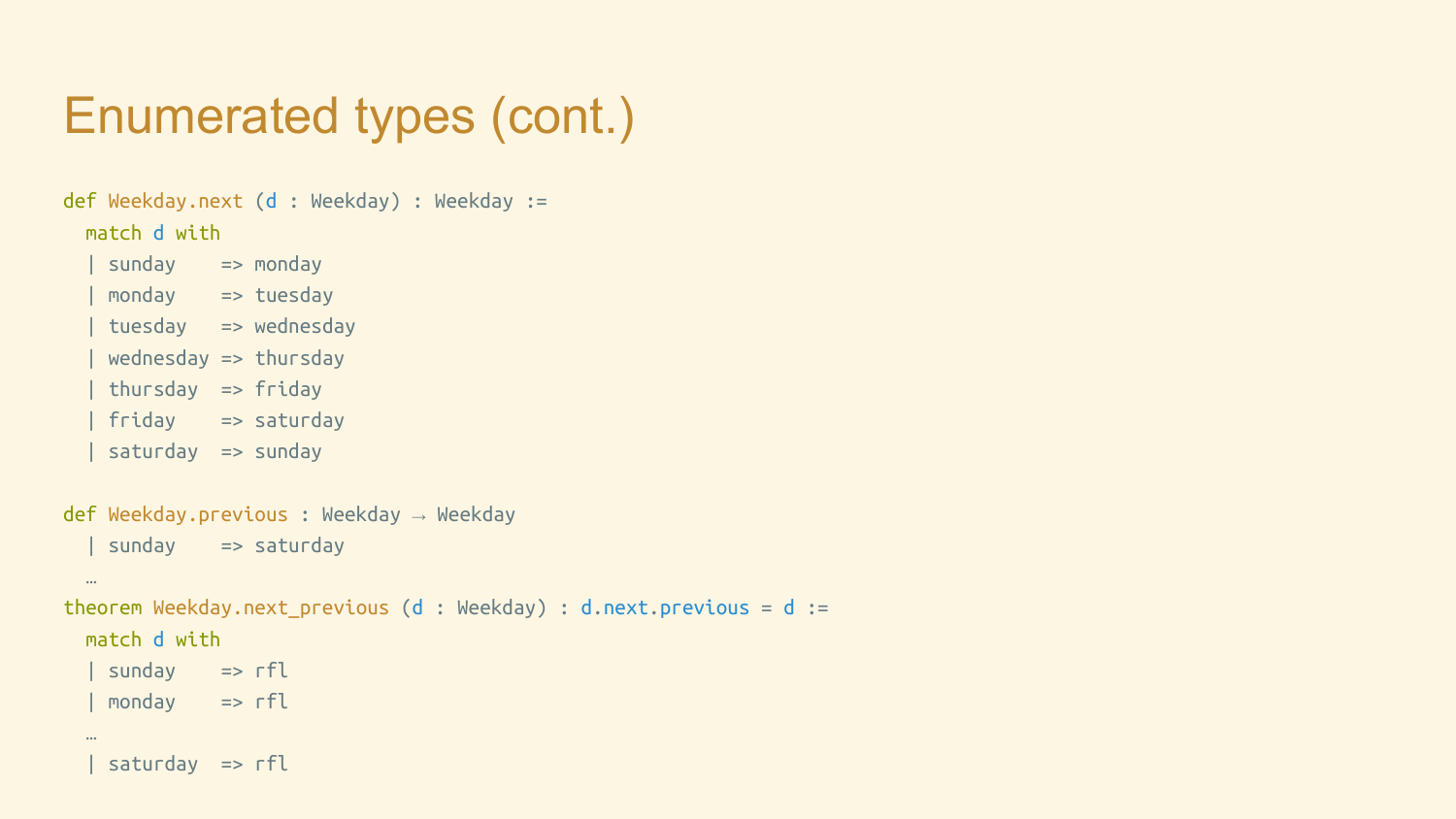#### Proving theorems using tactics

```
theorem Weekday.next_previous' (d : Weekday) : d.next.previous = d := by -- switch to tactic mode
  cases d -- Creates 7 goals
  rfl; rfl; rfl; rfl; rfl; rfl; rfl
```

```
theorem Weekday.next_previous'' (d : Weekday) : d.next.previous = d := by
 cases d \leq; rfl
```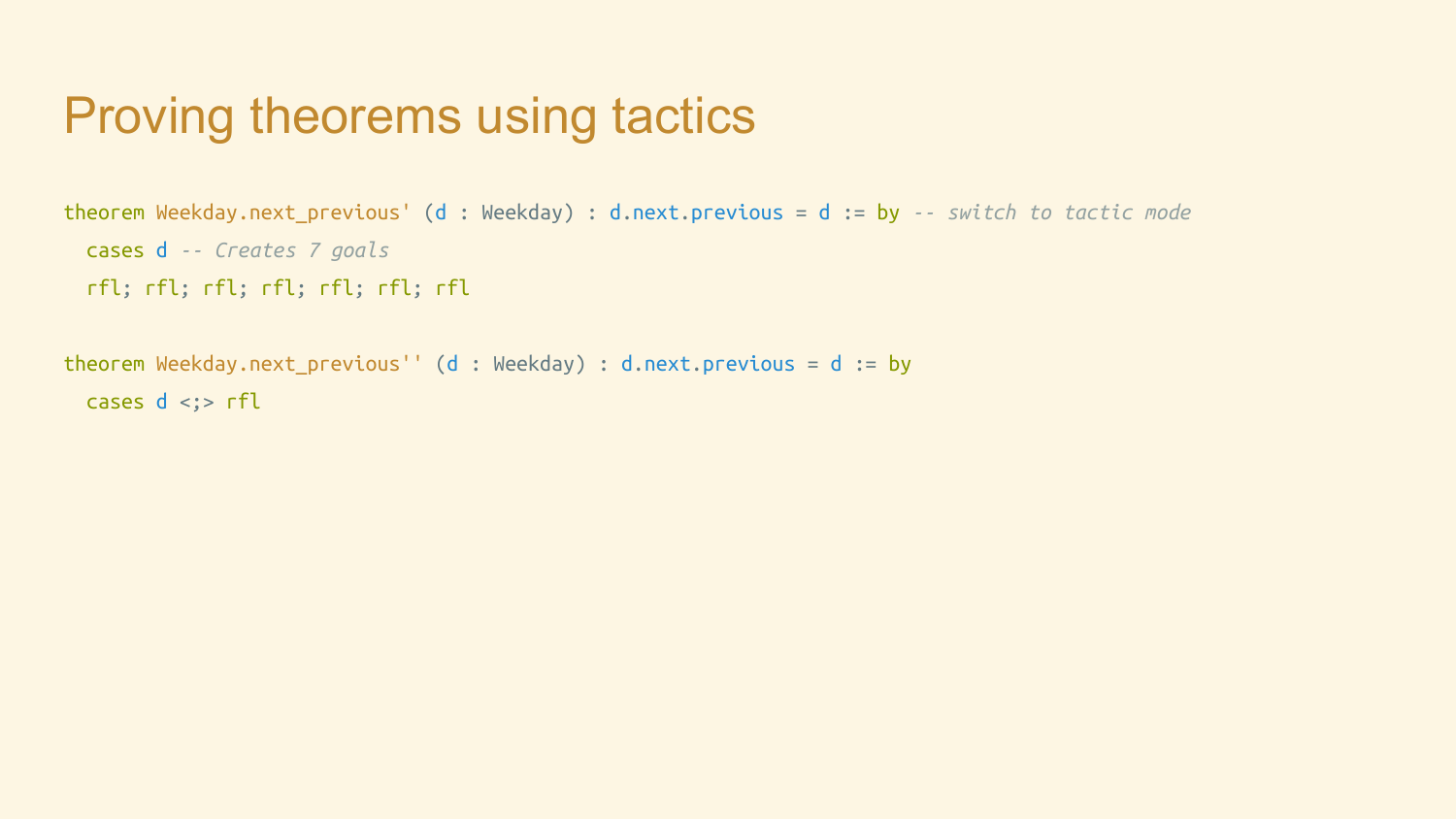#### What is the type of Nat?

#check 0 *-- Nat* #check Nat *-- Type* #check **Type** *-- Type 1* #check **Type** 1 *-- Type 2* #check Eq.refl 2 *-- 2 = 2* #check  $2 = 2$ *-- Prop* #check **Prop** *-- Type* example : **Prop** = **Sort** 0 := rfl  $example : Type = Sort 1 : = rfl$ example : **Type** 1 = **Sort** 2 := rfl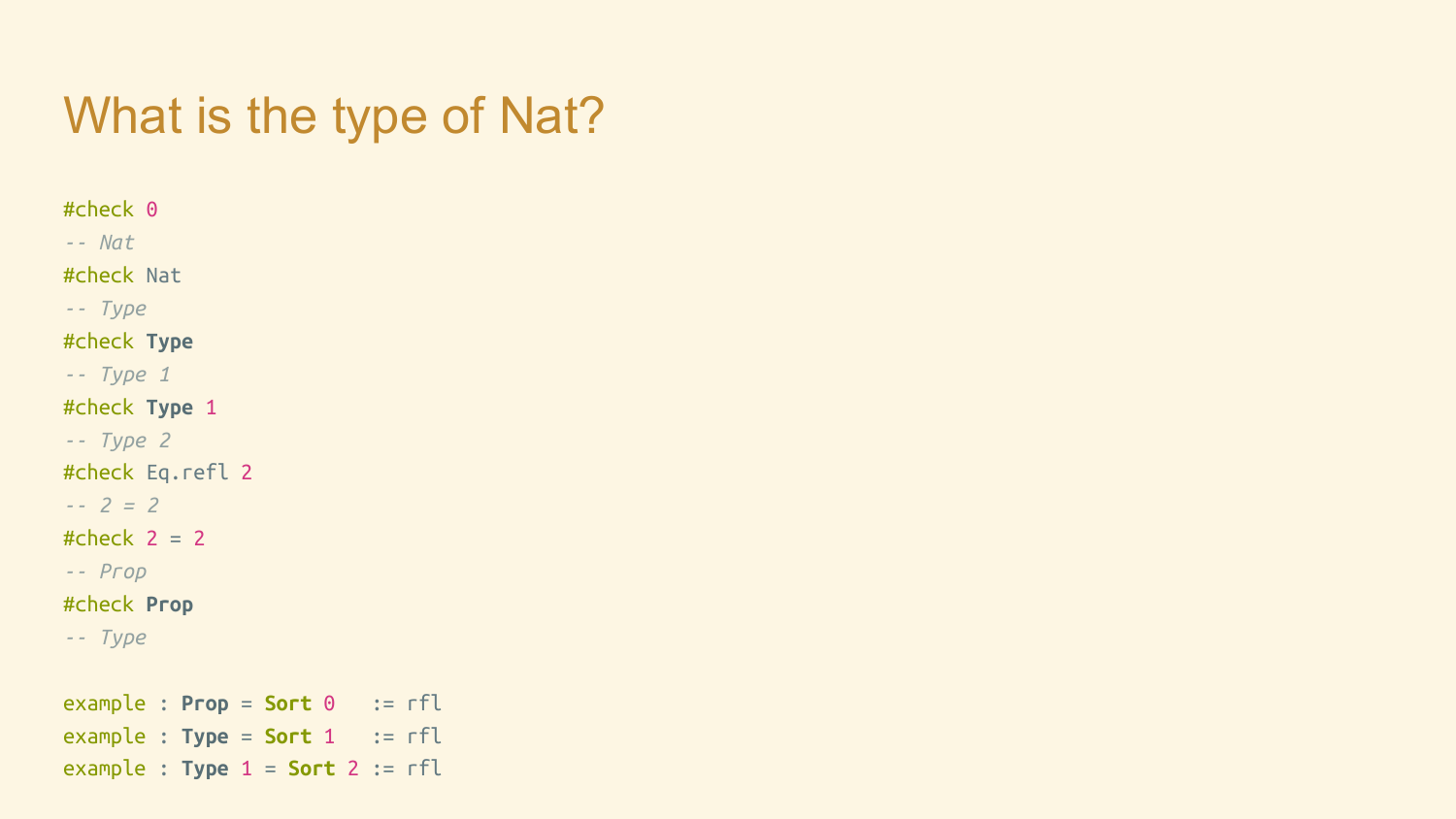#### Implicit arguments and universe polymorphism

```
def f (α β : Sort u) (a : α) (b : β) : α := a
#eval f Nat String 1 "hello"
-- 1
def g {α β : Sort u} (a : α) (b : β) : α := a
#eval g 1 "hello"
def h (a : a) (b : \beta) : a := a
#check g
-- ?m.1 → ?m.2 → ?m.1
#check @g
-- {α β : Sort u} → α → β → α
#check @h
-- {α : Sort u_1} → {β : Sort u_2} → α → β → α
#check g (α := Nat) (β := String)
```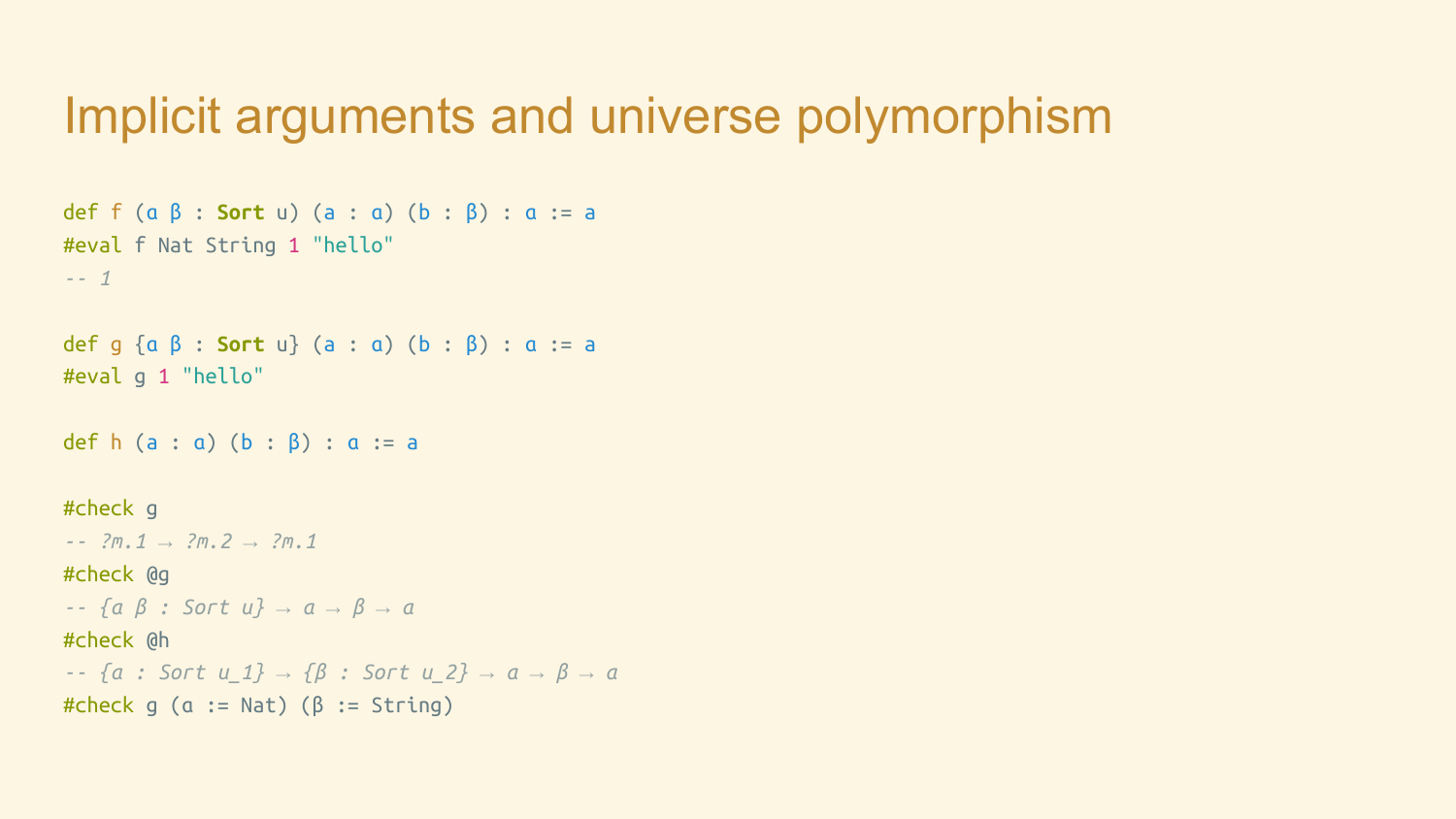### Inductive Types

```
inductive Tree (β : Type v) where
   | leaf
   | node (left : Tree β) (key : Nat) (value : β) (right : Tree β)
deriving Repr
```

```
#eval Tree.node .leaf 10 true .leaf
-- Tree.node Tree.leaf 10 true Tree.leaf
inductive Vector (α : Type u) : Nat → Type u
   | nil : Vector α 0
```

```
cons : a \rightarrow Vector a \neq 0 Vector a \neq 1)
```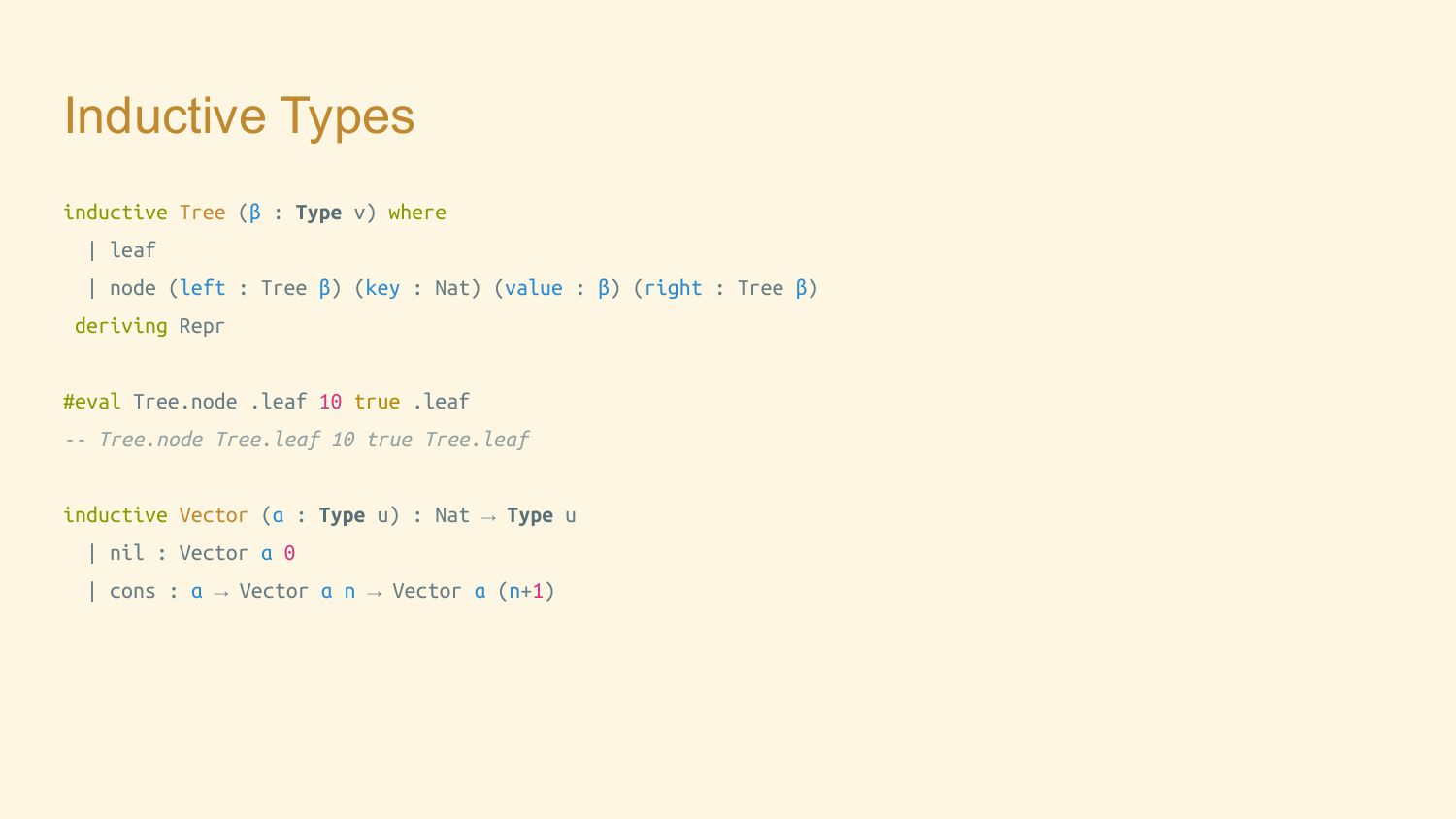#### Recursive functions

```
#print Nat -- Nat is an inductive type
def fib (n : Nat) : Nat := match n with
  | 0 \implies 1| 1 => 1
  | n+2 => fib (n+1) + fib nexample : fib 5 = 8 := rflexample : fib (n+2) = fib (n+1) + fib n := rfl
#print fib
/-
def fib : Nat → Nat :=
fun n =>
 Nat.brecOn n fun n f =>
    (match (motive := (n : Nat) → Nat.below n → Nat) n with
 …
```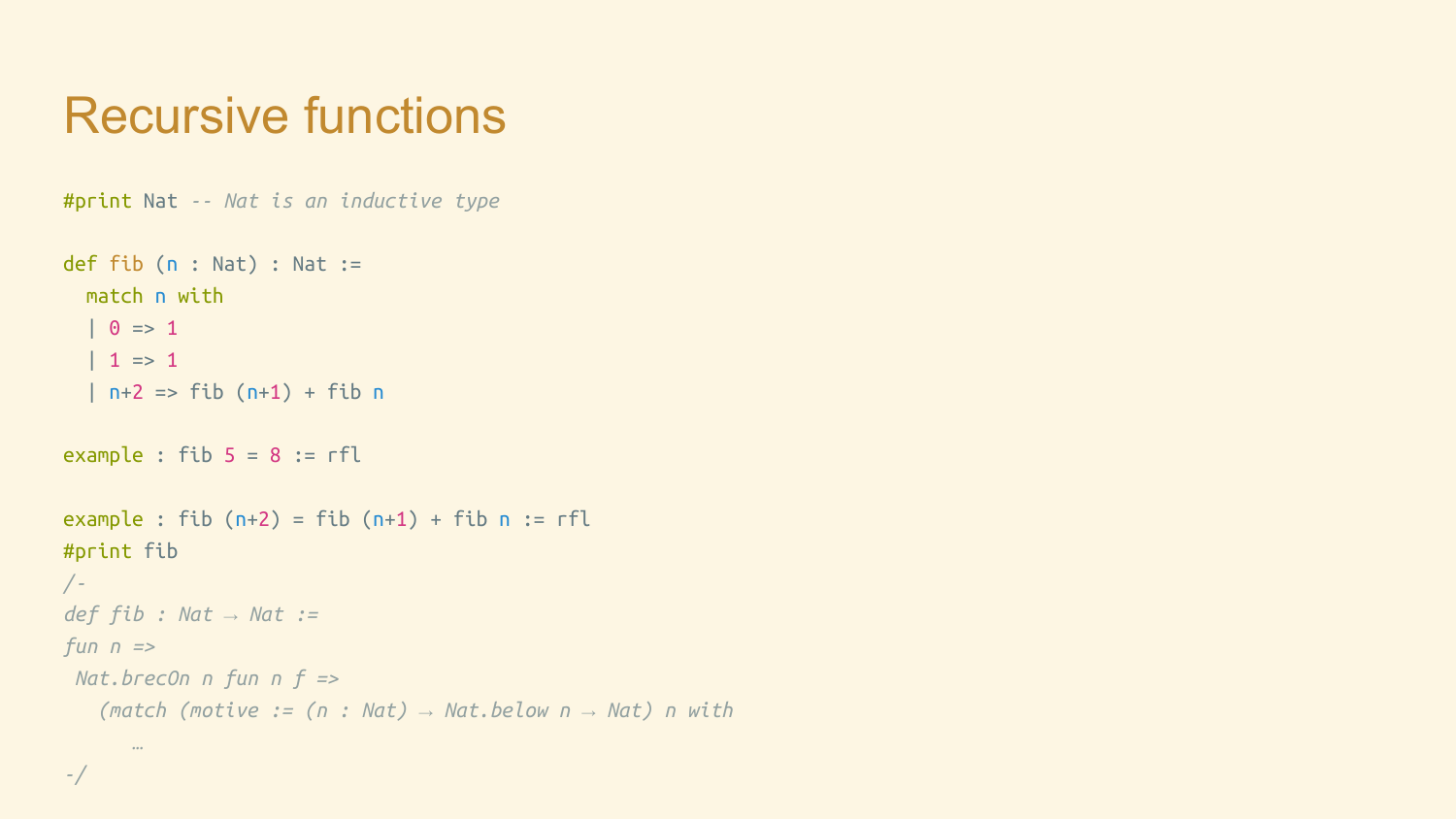#### Well-founded recursion

```
def ack : Nat → Nat → Nat
  | 0, y == y + 1| x+1, 0 | => ack x 1
  | x+1, y+1 => ack x (ack (x+1) y)
termination by ack x y => (x, y)def sum (a : Array Int) : Int :=
 let rec go (i : Nat) := if i < a.size then
        a[i] + go (i+1) else
        \Theta go 0
termination by go i \Rightarrow a.size - iset option pp.proofs true
#print sum.go
/-
def sum.go : Array Int → Nat → Int :=
fun a => WellFounded.fix (sum.go.proof_1 a) fun i a_1 =>
   if h : i < Array.size a then Array.getOp a i + a_1 (i + 1) (sum.go.proof_2 a i h) else 0
```
*-/*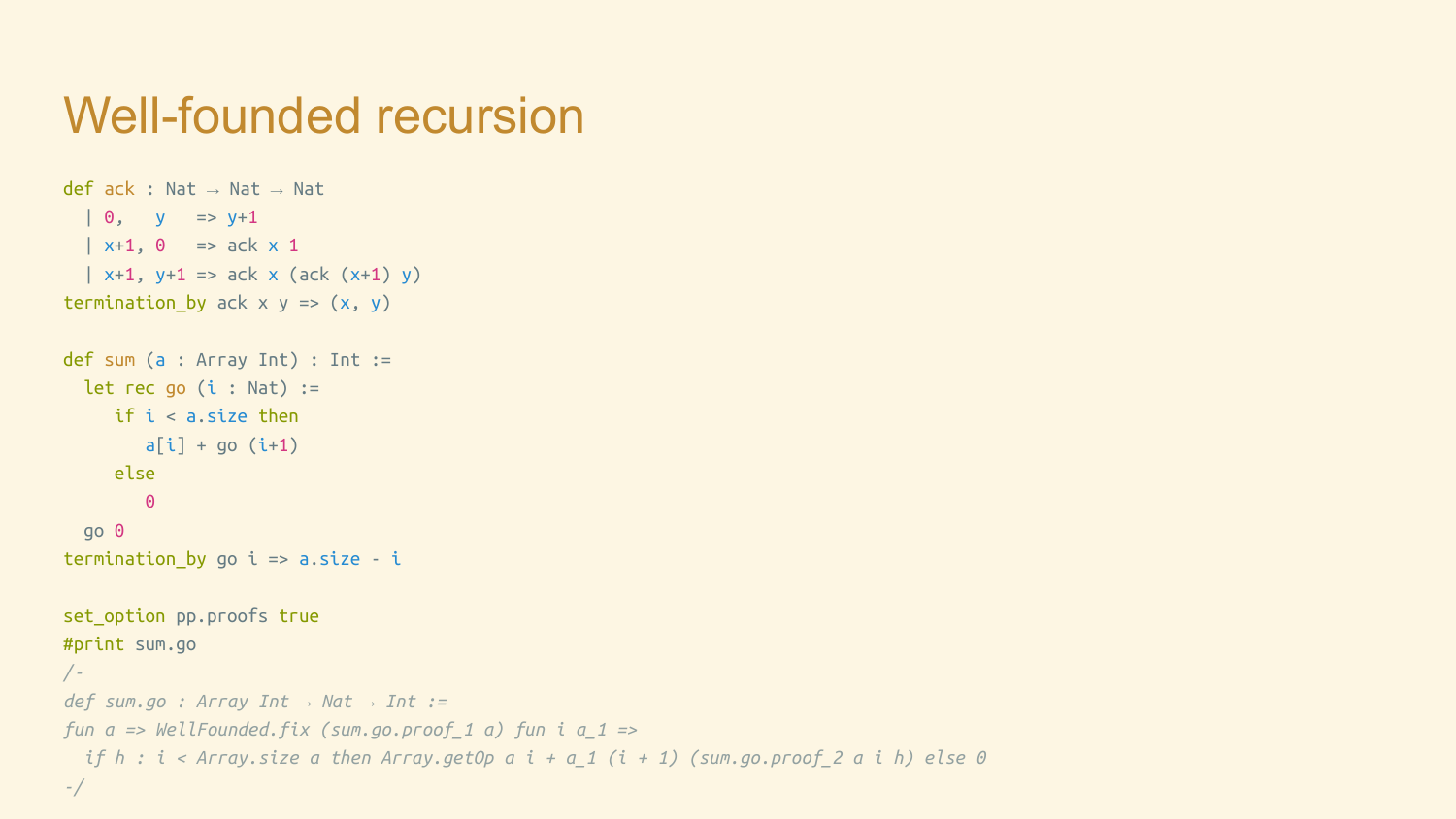#### Mutual recursion

#### inductive Term where

```
const : String \rightarrow Termapp : String \rightarrow List Term \rightarrow Term
```
#### namespace Term mutual def numConsts : Term → Nat | const  $=$  => 1

```
 | app _ cs => numConstsLst cs
```

```
def numConstsLst : List Term \rightarrow Nat
  | | | => 0
   | c :: cs => numConsts c + numConstsLst cs
end
```
#### mutual def replaceConst (a b : String) : Term  $\rightarrow$  Term  $const c \Rightarrow if a = c then const b else const c$ app  $f$  cs => app  $f$  (replaceConstLst a  $b$  cs)

```
def replaceConstLst (a b : String) : List Term \rightarrow List Term
   | | | => | | c :: cs => replaceConst a b c :: replaceConstLst a b cs
end
```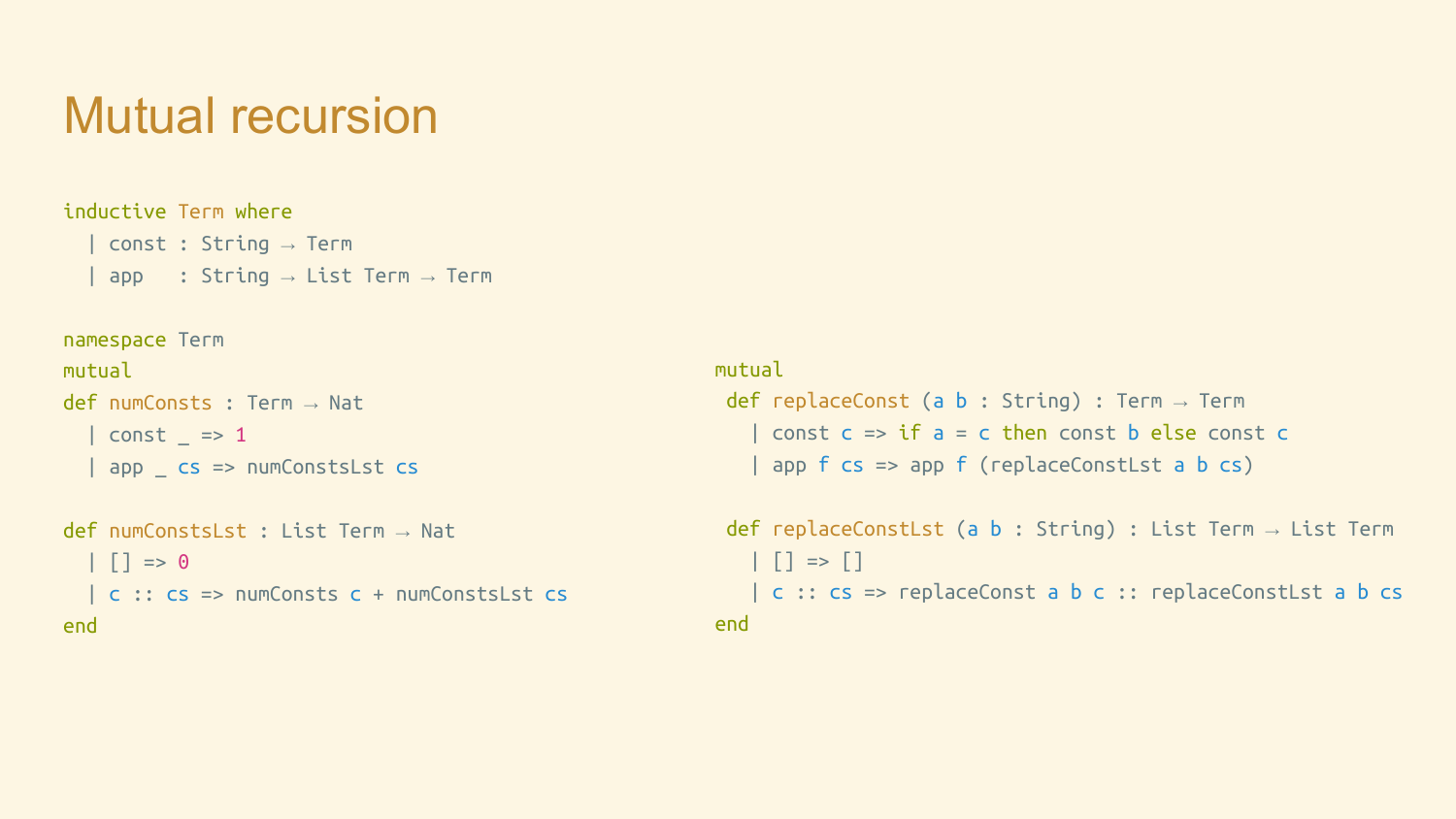#### Mutual recursion in theorems

#### mutual

```
 theorem numConsts_replaceConst : numConsts (replaceConst a b e) = numConsts e := by
  match e with
   | const c => simp [replaceConst]; split <;> simp [numConsts]
  | app f cs => \textsf{simp} [replaceConst, numConsts, numConsts replaceConstLst a b cs]
```

```
 theorem numConsts_replaceConstLst : numConstsLst (replaceConstLst a b es) = numConstsLst es := by
  match es with
   | [] => simp [replaceConstLst, numConstsLst]
  | c :: cs =simp [replaceConstLst, numConstsLst, numConsts replaceConst a b c,
         numConsts replaceConstLst a b cs]
```
end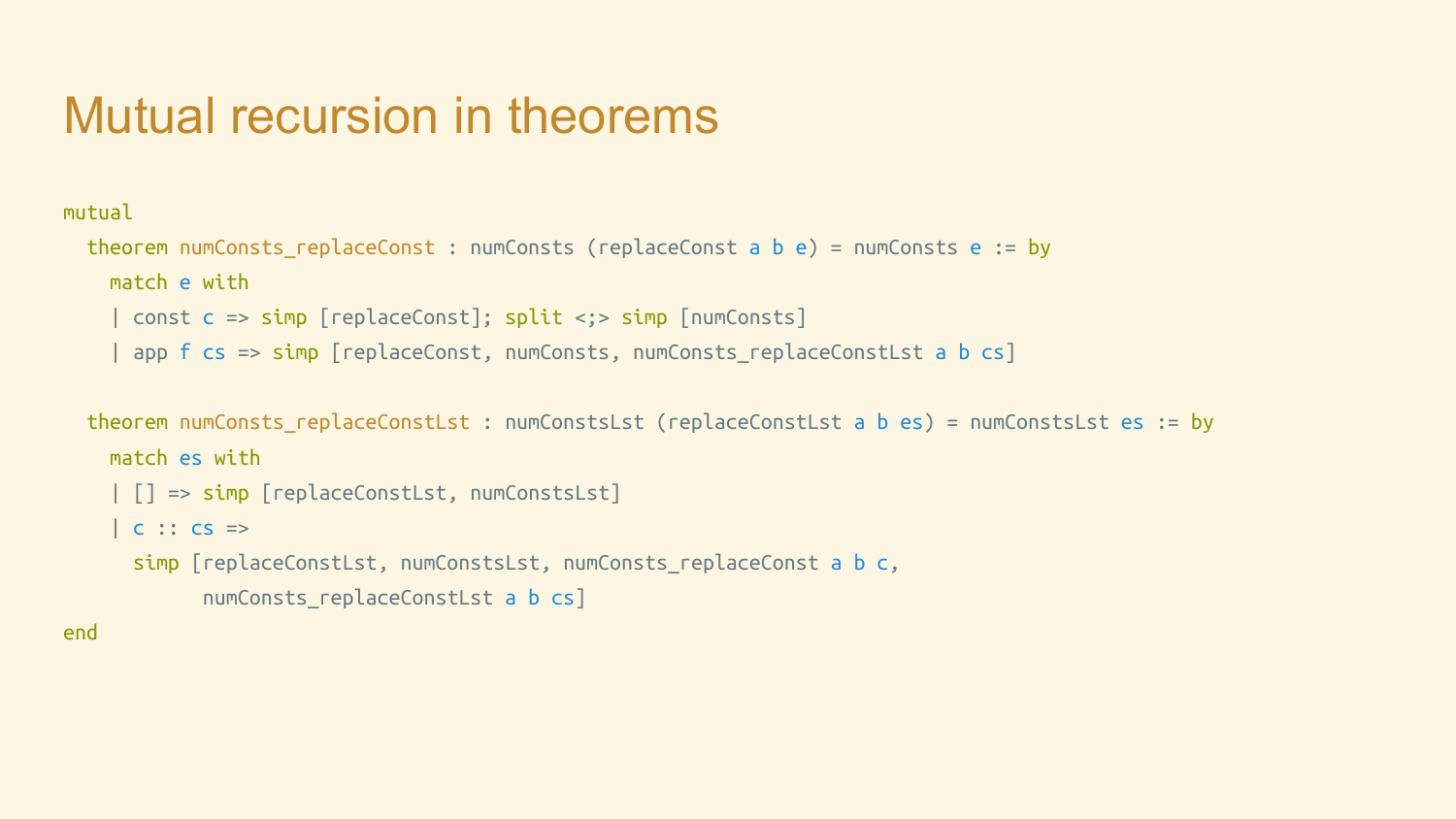#### Dependent pattern matching

```
inductive Vector (α : Type u) : Nat → Type u
    | nil : Vector α 0
    cons : a \rightarrow Vector \ a \ n \rightarrow Vector \ a \ (n+1)infix:67 "::" => Vector.cons
def Vector.zip : Vector α n → Vector β n → Vector (α × β) n
    | nil, nil => nil
   | a::as, b::bs => (a, b) :: zip as bs#print Vector.zip
/-
```
*-/*

*def Vector.zip.{u\_1, u\_2} : {α : Type u\_1} → {n : Nat} → {β : Type u\_2} → Vector α n → Vector β n → Vector (α × β) n := fun {α} {n} {β} x x\_1 => Vector.brecOn (motive := fun {n} x => {β : Type u\_2} → Vector β n → Vector (α × β) n) x ...*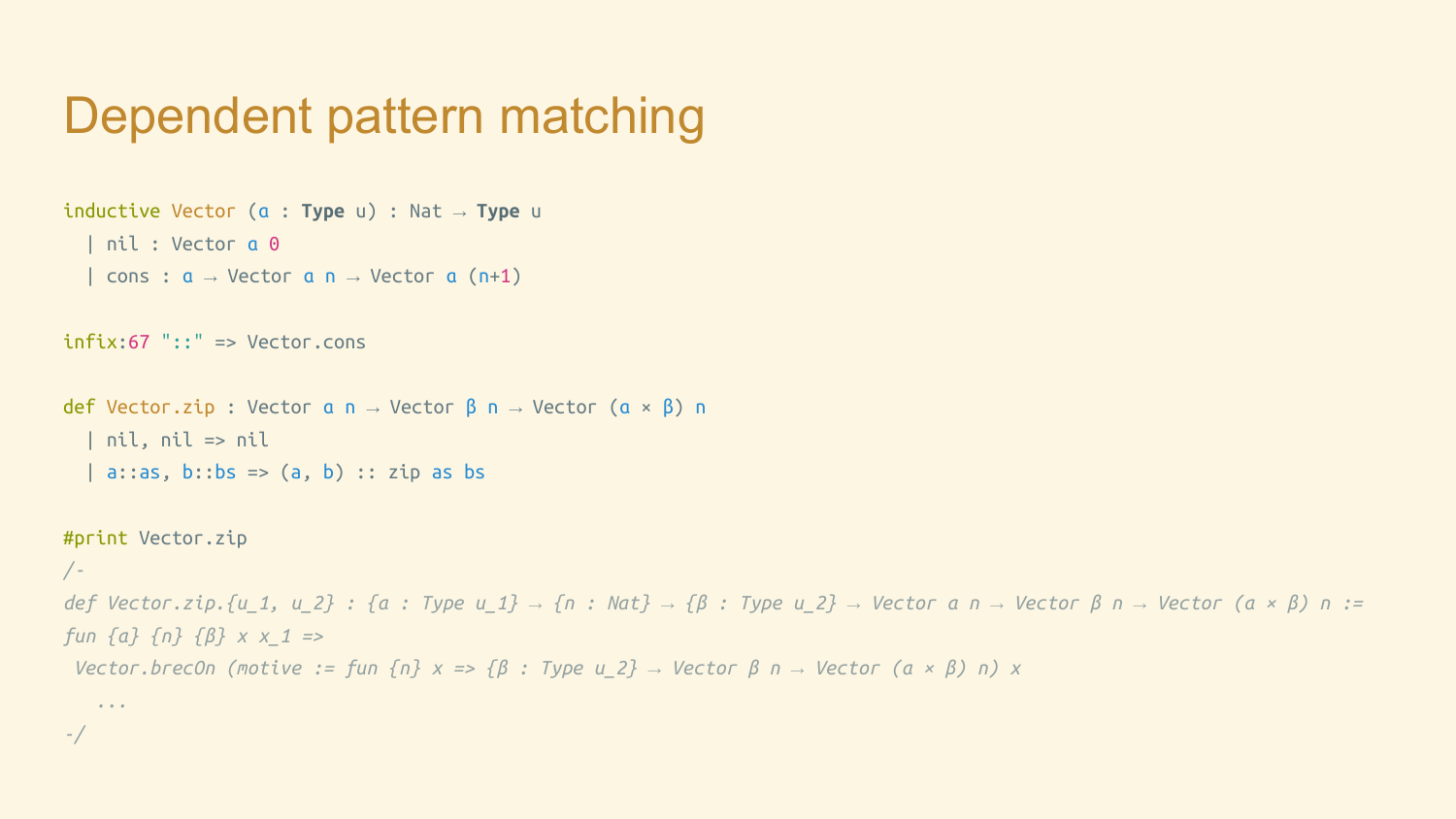#### **Structures**

structure Point where

 $x : Int := 0$  $y : Int := 0$ 

deriving Repr

```
#eval Point.x (Point.mk 10 20)
-- 10
#eval \{ x := 10, y := 20 : Point \}def p : Point := { y := 20 }#eval p.x
#eval p.y
#eval { p with x := 5 }
-- { x := 5, y := 20 }
```
structure Point3D extends Point where z : Int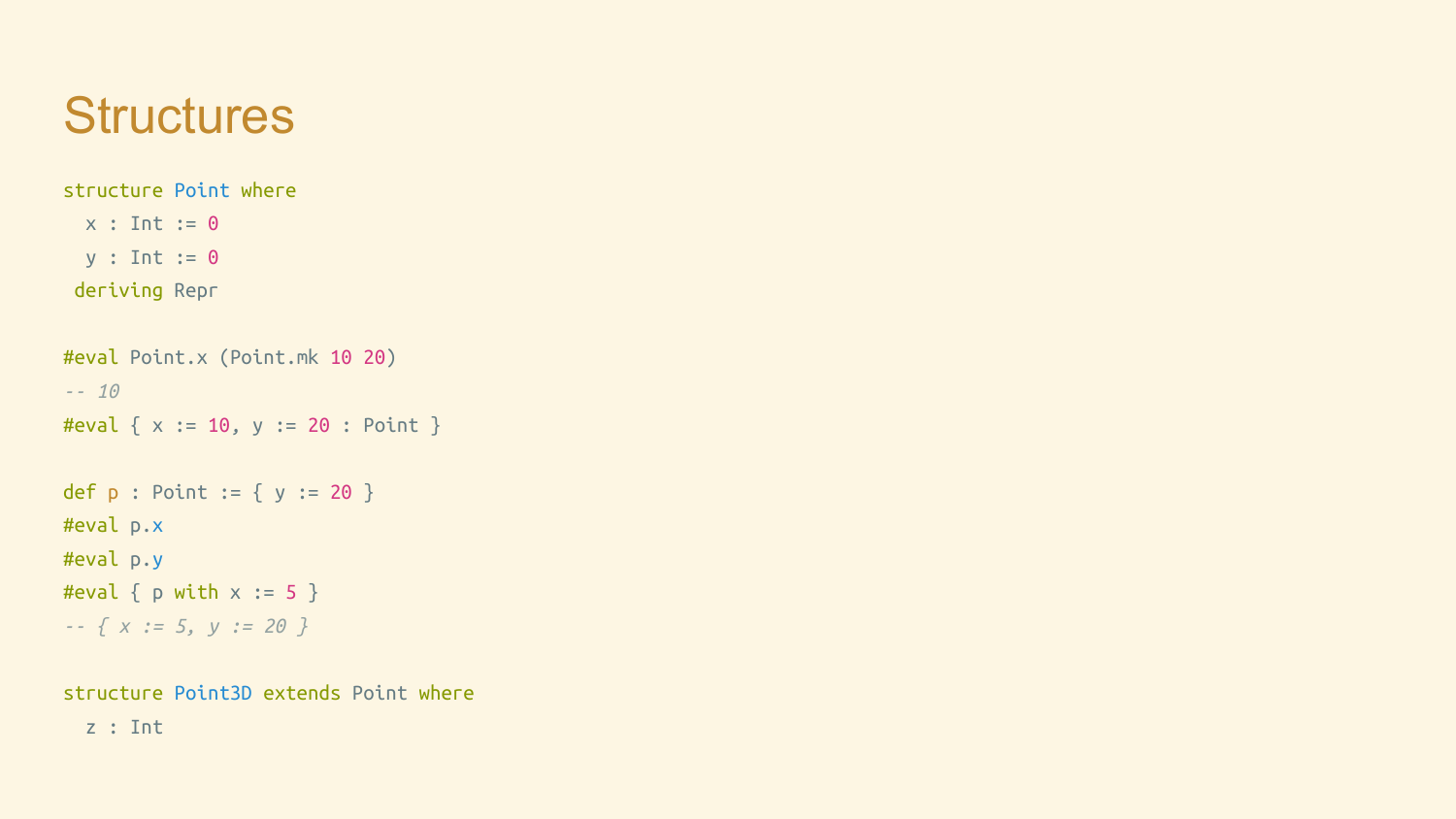### Type classes

class ToString (α : **Type** u) where toString : α → String

#check @ToString.toString *-- {α : Type u\_1} → [self : ToString α] → α → String*

```
instance : ToString String where
  toString s := s
instance : ToString Bool where
  toString b := if b then "true" else "false"
```

```
#eval ToString.toString "hello"
export ToString (toString)
#eval toString true
-- #eval toString (true, "hello") -- Error
instance [ToString α] [ToString β] : ToString (α × β) where
  toString p := "(" + toString p.1 ++ ", " + toString p.2 ++ ")"
```

```
#eval toString (true, "hello")
-- "(true, hello)"
```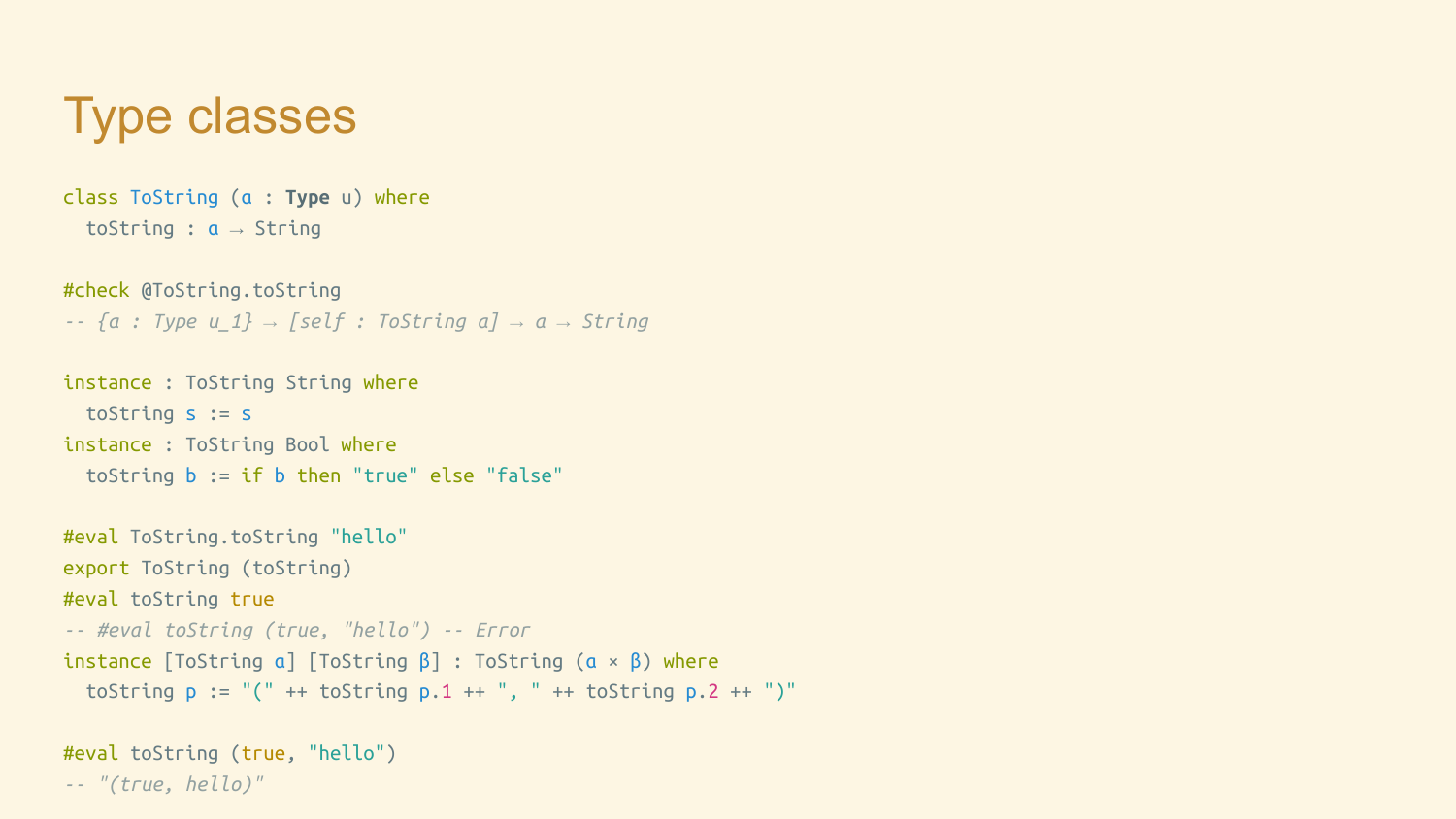#### Type classes are heavily used in Lean

```
class Mul (α : Type u) where
  mul : a \rightarrow a \rightarrow ainfixl:70 " * " => Mul.muldef double [Mul a] (a : a) := a * a
class Semigroup (α : Type u) extends Mul α where
  mulassoc : \forall a b c : a, (a * b) * c = a * (b * c)instance : Semigroup Nat where
   mul := Nat.mul
   mul_assoc := Nat.mul_assoc
#eval double 5
class Functor (f : Type u → Type v) : Type (max (u+1) v) where
  map : (a \rightarrow \beta) \rightarrow f a \rightarrow f \betainfixr:100 " <$> " => Functor.map
class LawfulFunctor (f : Type u → Type v) [Functor f] : Prop where
  id map (x : f a) : id < s > x = x
```

```
comp map (g : a \rightarrow \beta) (h : \beta \rightarrow y) (x : f a) :(h ∘ g) <$> x = h <$> g <$> x
```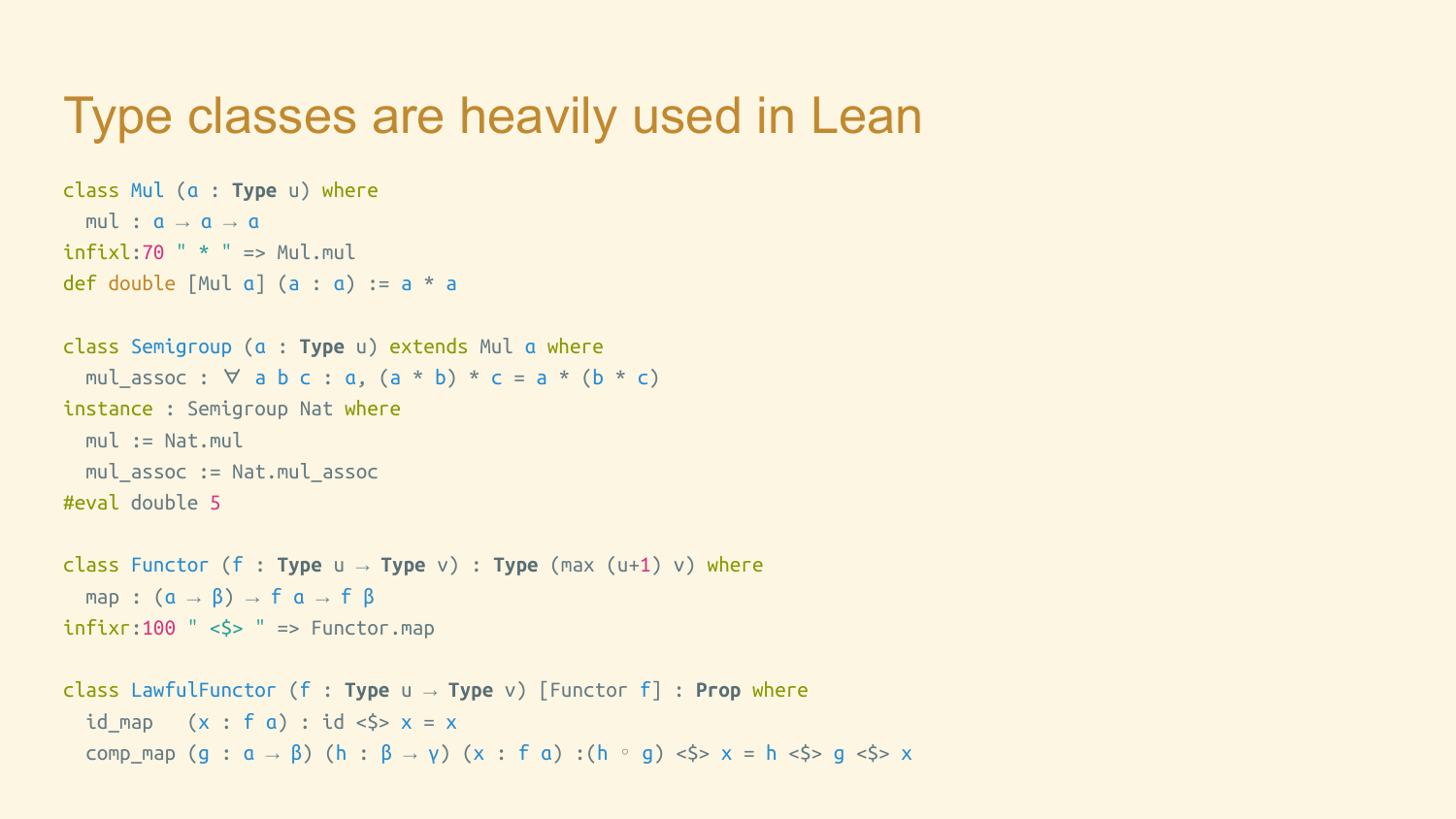#### Deriving instances automatically

We have seen deriving Repr in a few examples.

It is an instance generator.

Lean comes equipped with generators for the following classes.

Repr, ToString, Inhabited, BEq, DecidableEq,

Hashable, Ord, FromToJson, SizeOf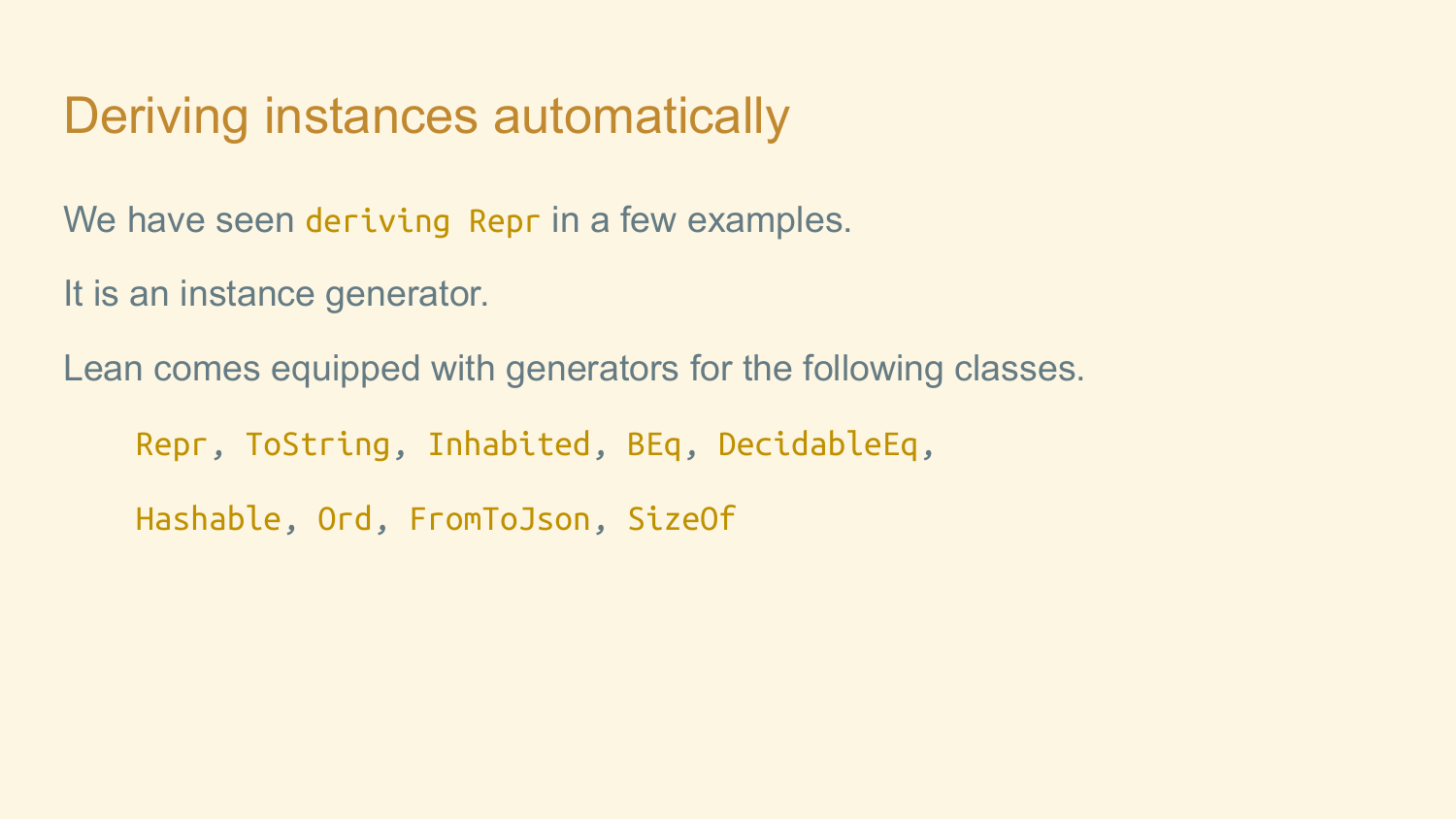#### **Tactics**

example :  $p \rightarrow q \rightarrow p \land q \land p$  := by intro hp hq apply And.intro exact hp apply And.intro exact hq exact hp

example :  $p \rightarrow q \rightarrow p \land q \land p$  := by

intro hp hq; apply And.intro hp; exact And.intro hq hp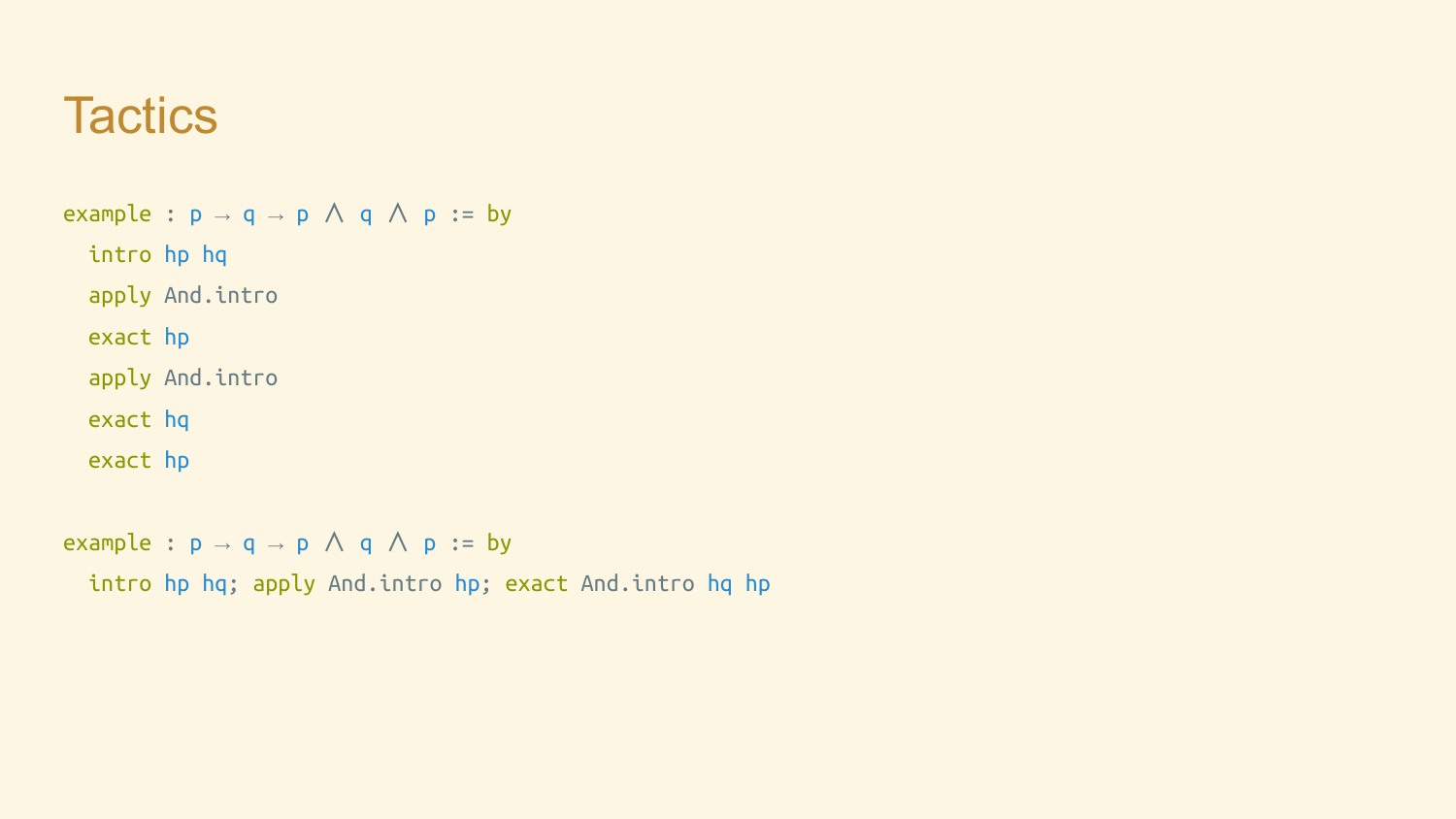### Structuring proofs

| example : $p \rightarrow q \rightarrow p \land q \land p := by$ | p q : Pr                 |
|-----------------------------------------------------------------|--------------------------|
| intro hp hq                                                     | hp: p                    |
| apply And.intro                                                 | hq: q                    |
| case $left => exact hp$                                         | $\vdash$ p               |
| case right $\Rightarrow$                                        | case righ                |
| apply And.intro                                                 | p q : Pr                 |
| case left $\Rightarrow$ exact hq                                | hp: p                    |
| case right $\Rightarrow$ exact hp                               | hq: q                    |
|                                                                 | $\vdash$ $\land$ $\land$ |

example : 
$$
p \rightarrow q \rightarrow p \land q \land p := by
$$

intro hp hq

apply And.intro

. exact hp

. apply And.intro

. exact hq

. exact hp

case left  $op$ ht  $op$ ⊢ q ∧ p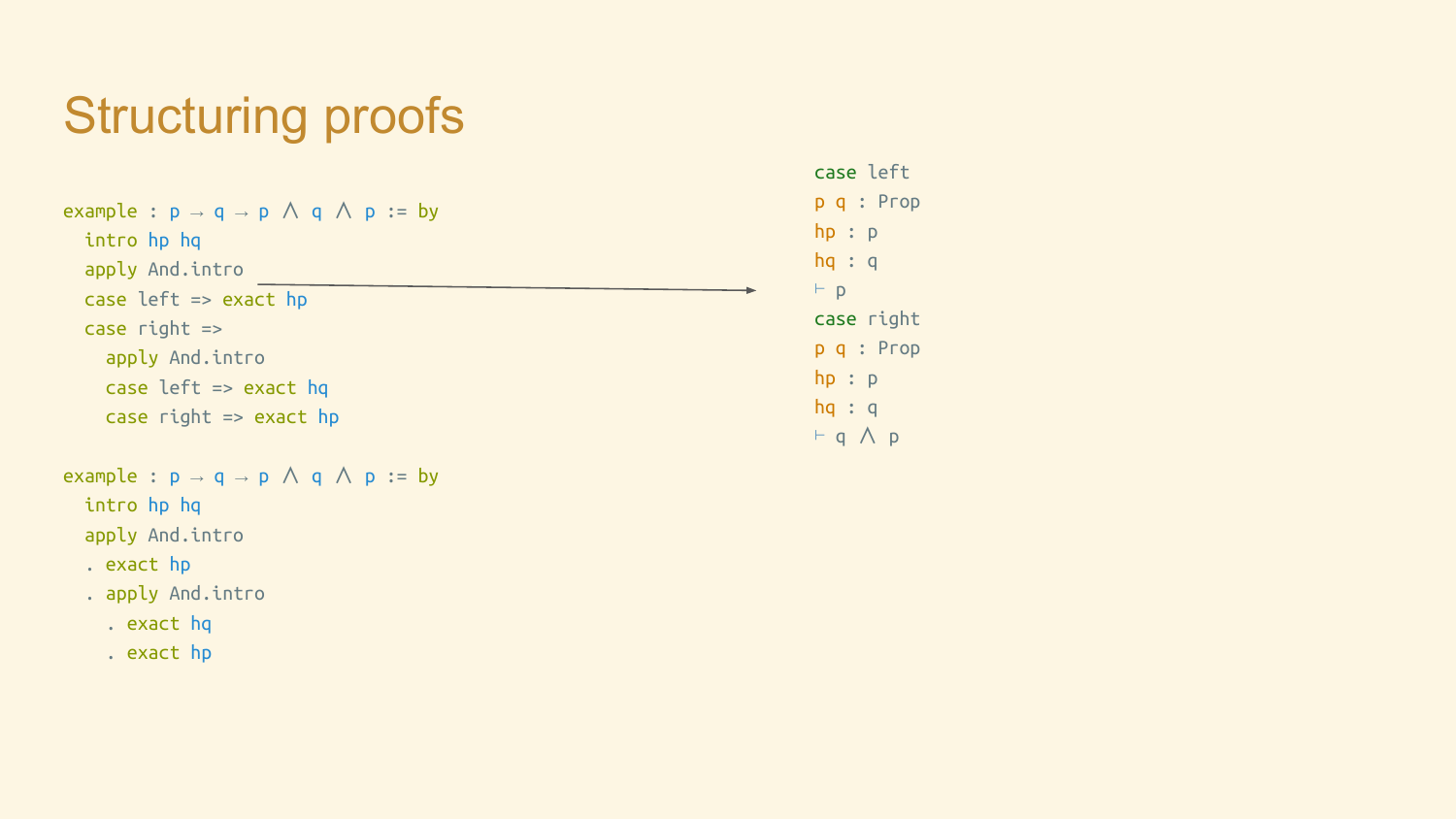#### intro tactic variants

```
example (p q : a \rightarrow Prop) : (\exists x, p \times \land q \times) \rightarrow \exists x, q \times \land p \times := by intro h
   match h with
    | Exists.intro w (And.intro hp hq) => exact Exists.intro w (And.intro hq hp)
```

```
example (p q : a \rightarrow Prop) : (\exists x, p \times \land q \times) \rightarrow \exists x, q \times \land p \times := by
  intro (Exists.intro (And.intro hp hq))
   exact Exists.intro _ (And.intro hq hp)
```

```
example (p q : a \rightarrow Prop) : (\exists x, p \times \land q \times) \rightarrow \exists x, q \times \land p \times := byintro \langle, hp, hq\rangleexact \langle, hq, hp\rangle
```

```
example (α : Type) (p q : α → Prop) : (∃ x, p x ∨ q x) → ∃ x, q x ∨ p x := by
   intro
     |\langle, .inl h\rangle => exact \langle , .inr h\rangle| \langle, .inr h\rangle => exact \langle , .inl h
```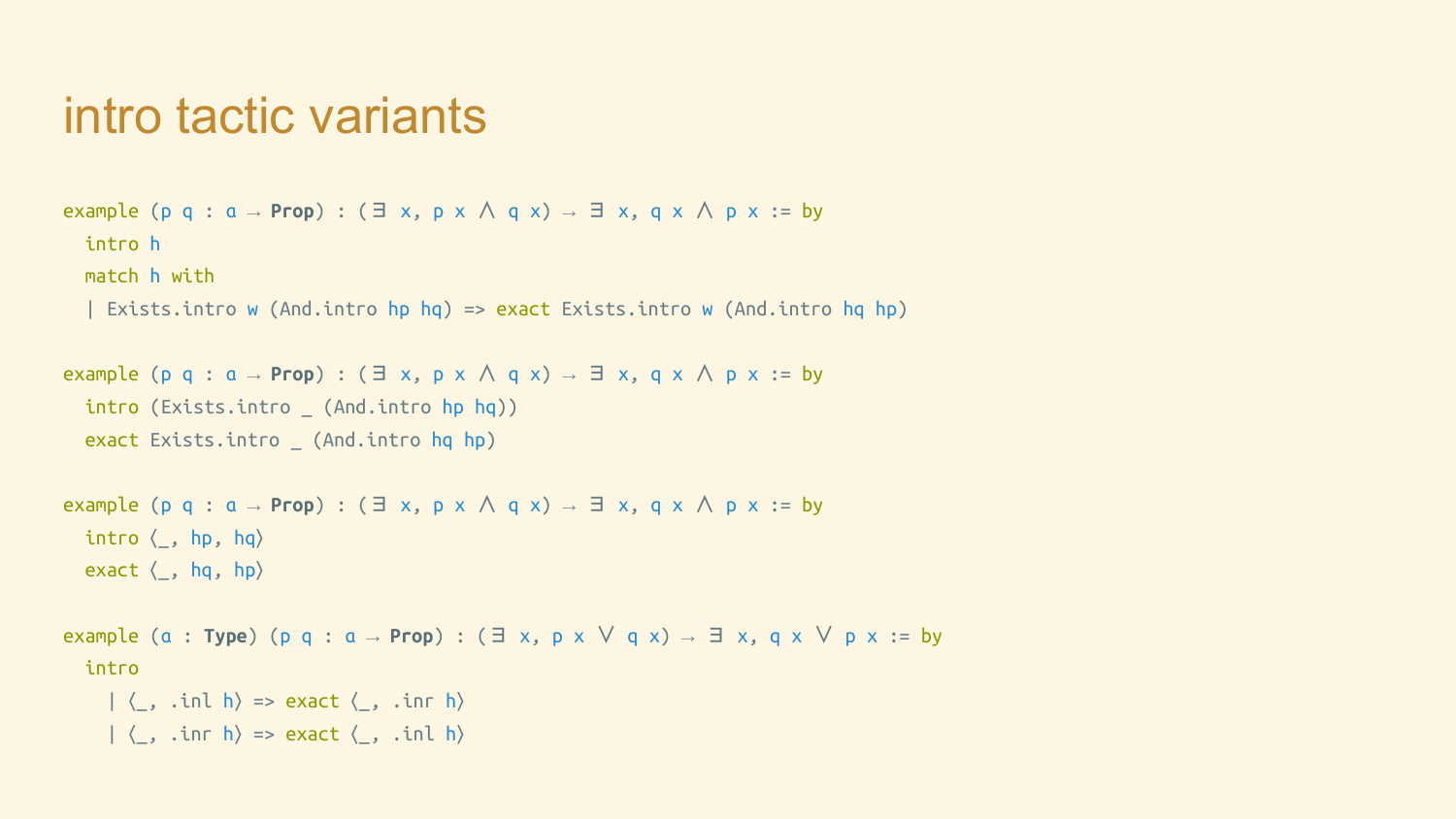#### Inaccessible names

| example : $\forall$ x y : Nat, x = y $\rightarrow$ y = x := by<br>intros<br>apply Eq. symm<br>assumption | $x + y + \ldots$ Nat<br>$\therefore$ x $\dagger$ = y $\dagger$<br>$+ y$ + = x + |
|----------------------------------------------------------------------------------------------------------|---------------------------------------------------------------------------------|
| example : $\forall$ x y : Nat, x = y $\rightarrow$ y = x := by<br>intros                                 |                                                                                 |
| apply Eq.symm                                                                                            | case h                                                                          |
| rename i a b hab                                                                                         | a b : Nat                                                                       |
| exact hab                                                                                                | hab : $a = b$                                                                   |
|                                                                                                          | $\vdash$ a = b                                                                  |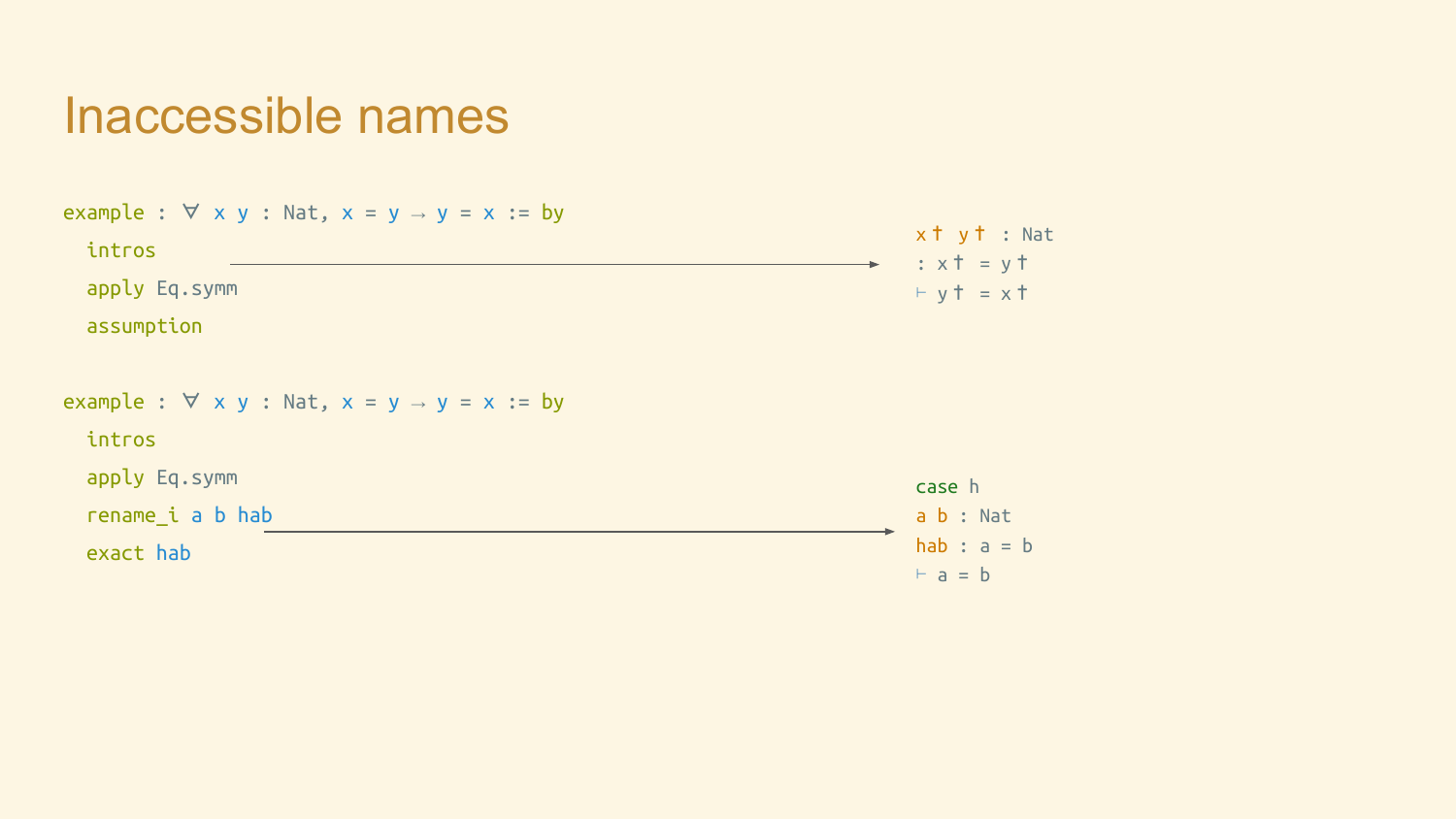#### More tactics

```
example (p q : Nat → Prop) : (\exists x, p \times \land q \times) \rightarrow \exists x, q \times \land p \times := by intro h
   cases h with
  | intro x hpq =>
     cases hpq with
     | intro hp hq =>
        exists x
example : p \wedge q \rightarrow q \wedge p := by intro p
   cases p
   constructor <;> assumption
example : p \wedge \neg p \rightarrow q := by intro h
   cases h
```

```
 contradiction
```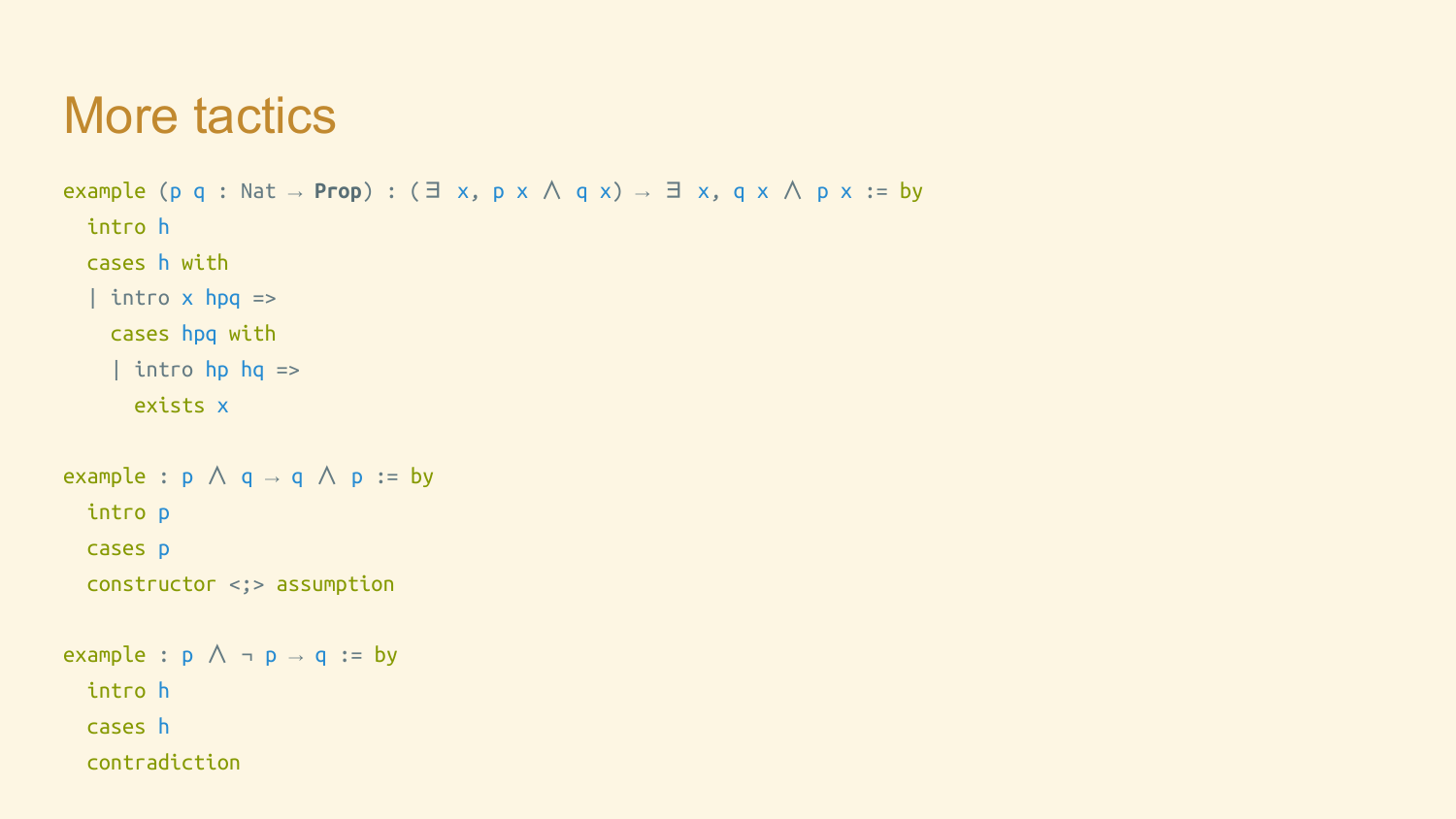### Structuring proofs (cont.)

```
example : p \wedge (q \vee r) \rightarrow (p \wedge q) \vee (p \wedge r) := by intro h
  have hp : p := h.lefthave hqr : q \vee r := h.right
  show (p \wedge q) \vee (p \wedge r) cases hqr with
  | inl hq => exact Or.inl \langlehp, hq\rangle| inr hr => exact Or.inr \langlehp, hr\rangleexample : p \wedge (q \vee r) \rightarrow (p \wedge q) \vee (p \wedge r) := by intro ⟨hp, hqr⟩
   cases hqr with
  | inl hq =>
     have := And.intro hp hq
     apply Or.inl; exact this
    | inr hr =>
     have := And.intro hp hr
     apply Or.inr; exact this
```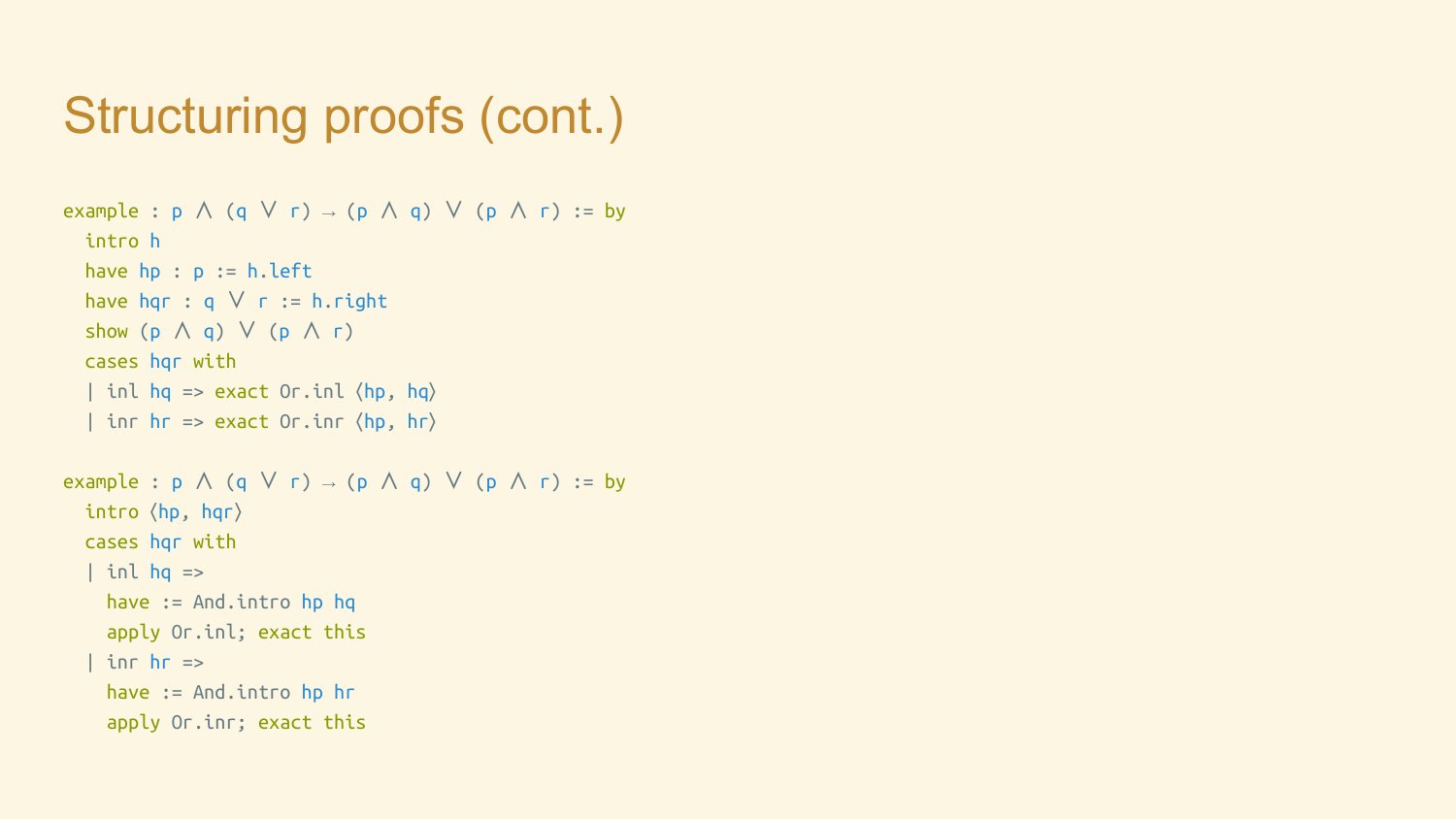#### Tactic combinators

```
example : p \rightarrow q \rightarrow r \rightarrow p \land ((p \land q) \land r) \land (q \land r \land p) := by
```
intros

```
 repeat (any_goals constructor)
```
all\_goals assumption

```
example : p \rightarrow q \rightarrow r \rightarrow p \land ((p \land q) \land r) \land (q \land r \land p) := by
```
intros

```
 repeat (any_goals (first | assumption | constructor))
```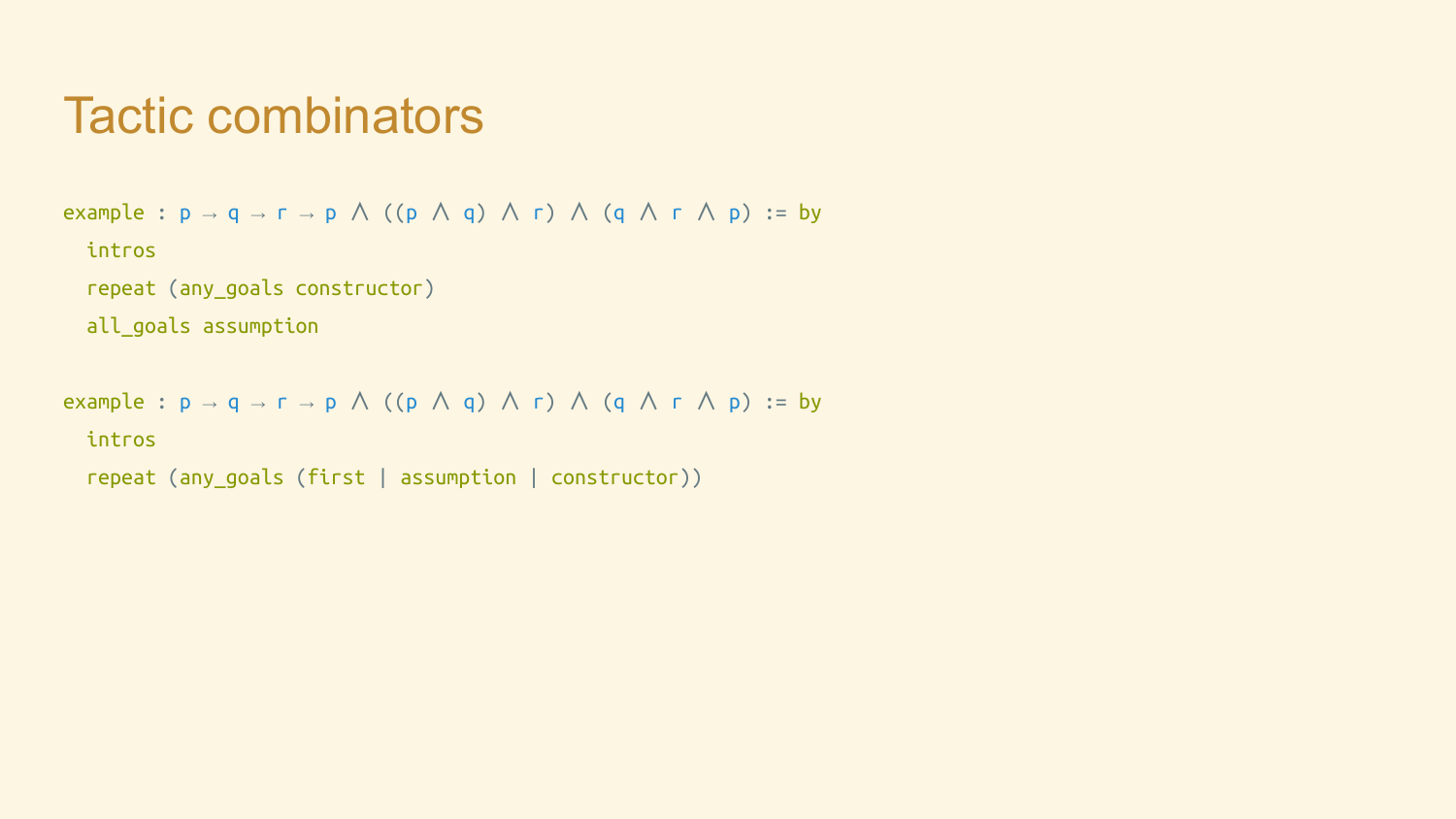### **Rewriting**

```
example (f : Nat → Nat) (k : Nat) (h<sub>1</sub> : f 0 = 0) (h<sub>2</sub> : k = 0) : f k = 0 := by
   rw [h₂] -- replace k with 0
   rw [h₁] -- replace f 0 with 0
example (f : Nat → Nat) (k : Nat) (h<sub>1</sub> : f 0 = 0) (h<sub>2</sub> : k = 0) : f k = 0 := by
  rw [h<sub>2</sub>, h<sub>1</sub>]example (f : Nat \rightarrow Nat) (a b : Nat) (h<sub>1</sub> : a = b) (h<sub>2</sub> : f a = 0) : f b = 0 := by
  rw \left[ \leftarrow h_1, h_2 \right]example (f : Nat \rightarrow Nat) (a : Nat) (h : 0 + a = 0) : f a = f 0 := by
   rw [Nat.zero_add] at h
   rw [h]
def Tuple (α : Type) (n : Nat) := { as : List α // as.length = n }
example (n : Nat) (h : n = 0) (t : Tuple a n) : Tuple a 0 := by
   rw [h] at t
   exact t
```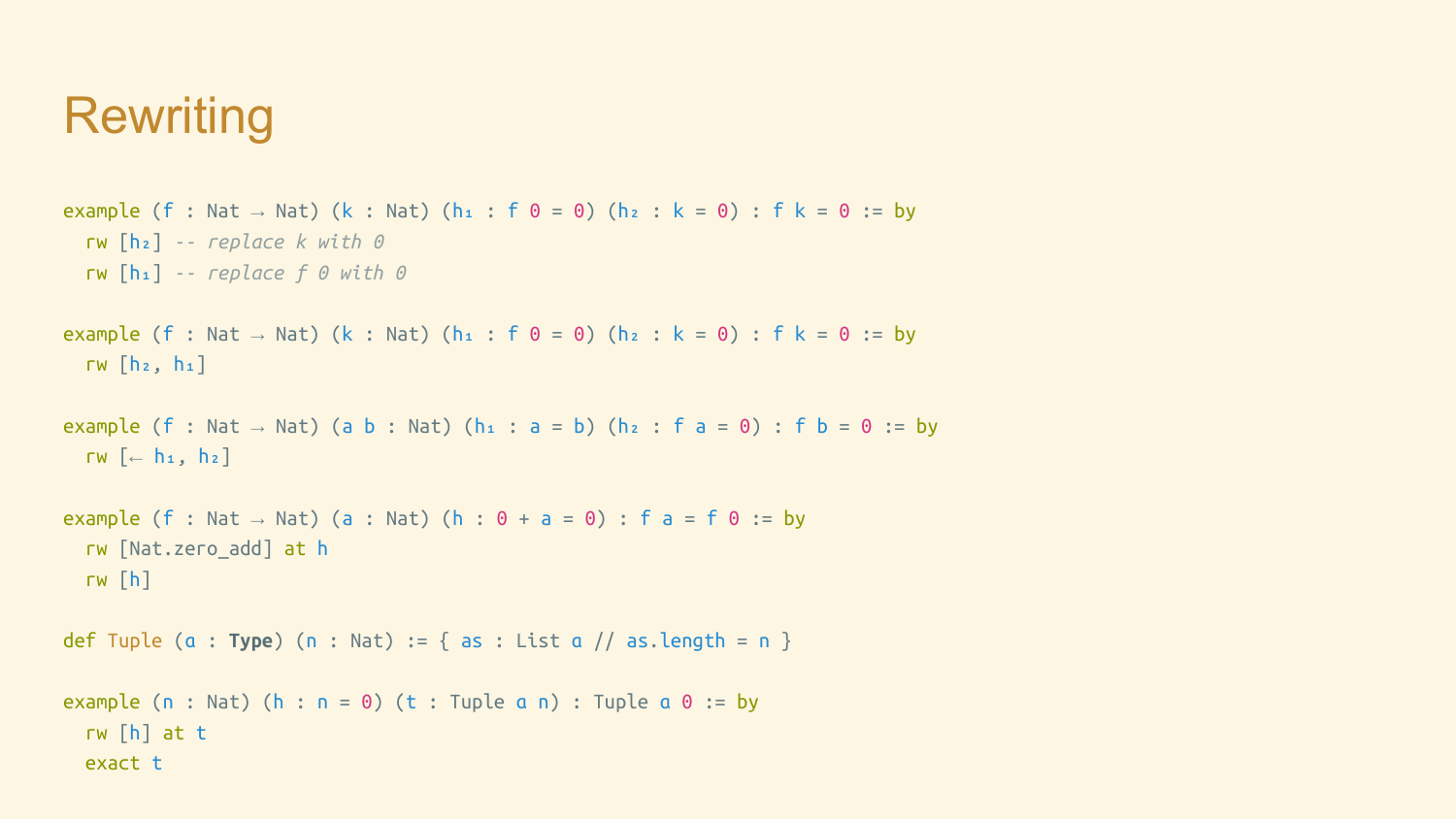### **Simplifier**

```
example (p : Nat → Prop) : (x + 0) * (0 + y * 1 + z * 0) = x * y := by
  simp
```

```
example (p : Nat → Prop) (h : p (x * y)) : p ((x + 0) * (0 + y * 1 + z * 0)) := by
  simp; assumption
```

```
example (p : Nat → Prop) (h : p ((x + 0) * (0 + y * 1 + z * 0))) : p (x * y) := by
  simp at h; assumption
```

```
def f (m n : Nat) : Nat :=
 m + n + m
```

```
example (h : n = 1) (h' : 0 = m) : (f m n) = n := by
 simp [h, -h', f]
```

```
example (p : Nat \rightarrow Prop) (h<sub>1</sub> : x + 0 = x<sup>'</sup>) (h<sub>2</sub> : y + 0 = y<sup>'</sup>)
          : x + y + 0 = x' + y' := by simp at *
   simp [*]
```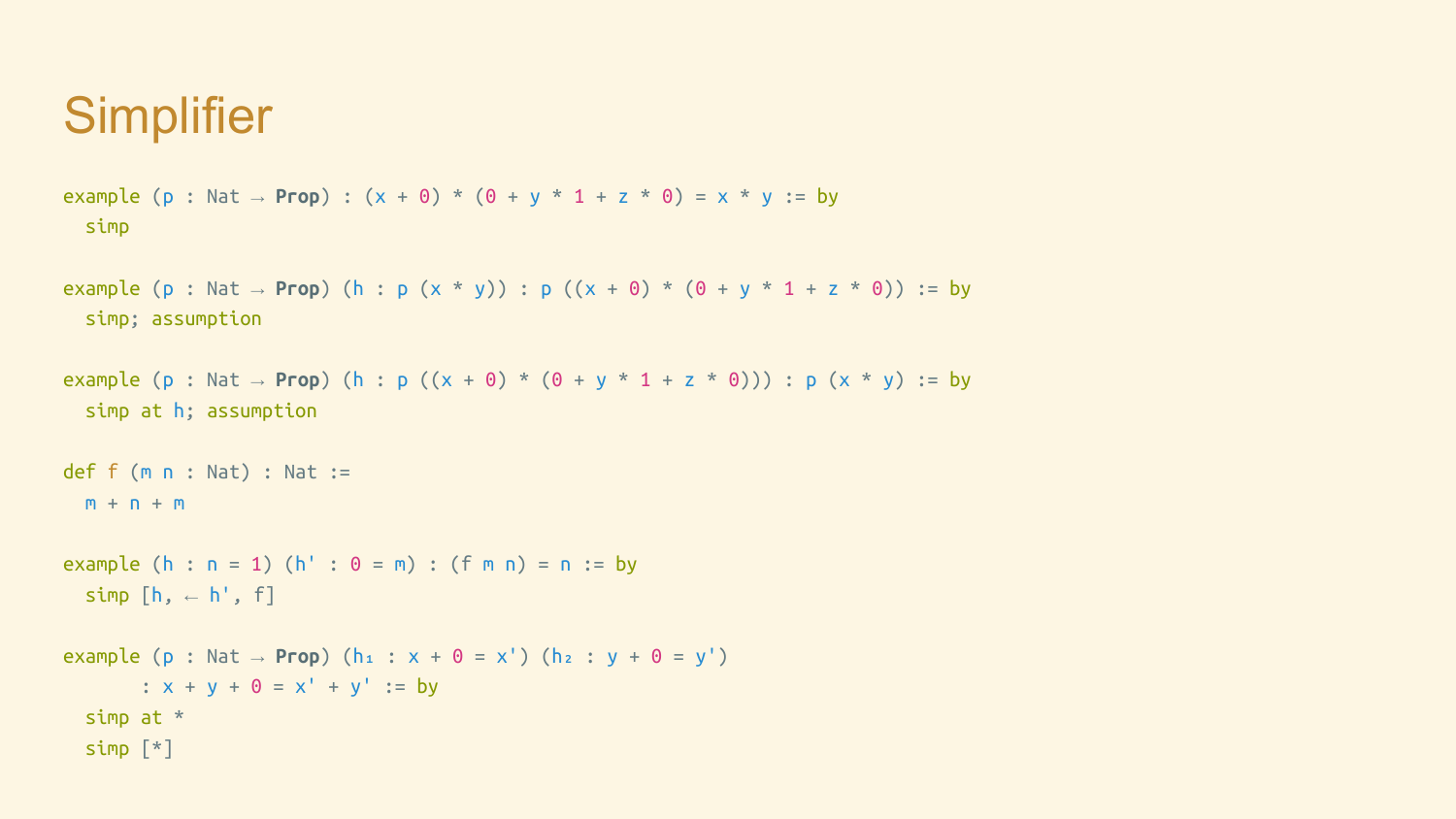### **Simplifier**

```
def mk_symm (xs : List a) :=
```

```
 xs ++ xs.reverse
```

```
@[simp] theorem reverse_mk_symm : (mk_symm xs).reverse = mk_symm xs := by
   simp [mk_symm]
```

```
theorem tst : (xs ++ mk_symm ys).reverse = mk_symm ys ++ xs.reverse := by
  simp
```
#print tst

```
-- Lean reverse_mk_symm, and List.reverse_append
```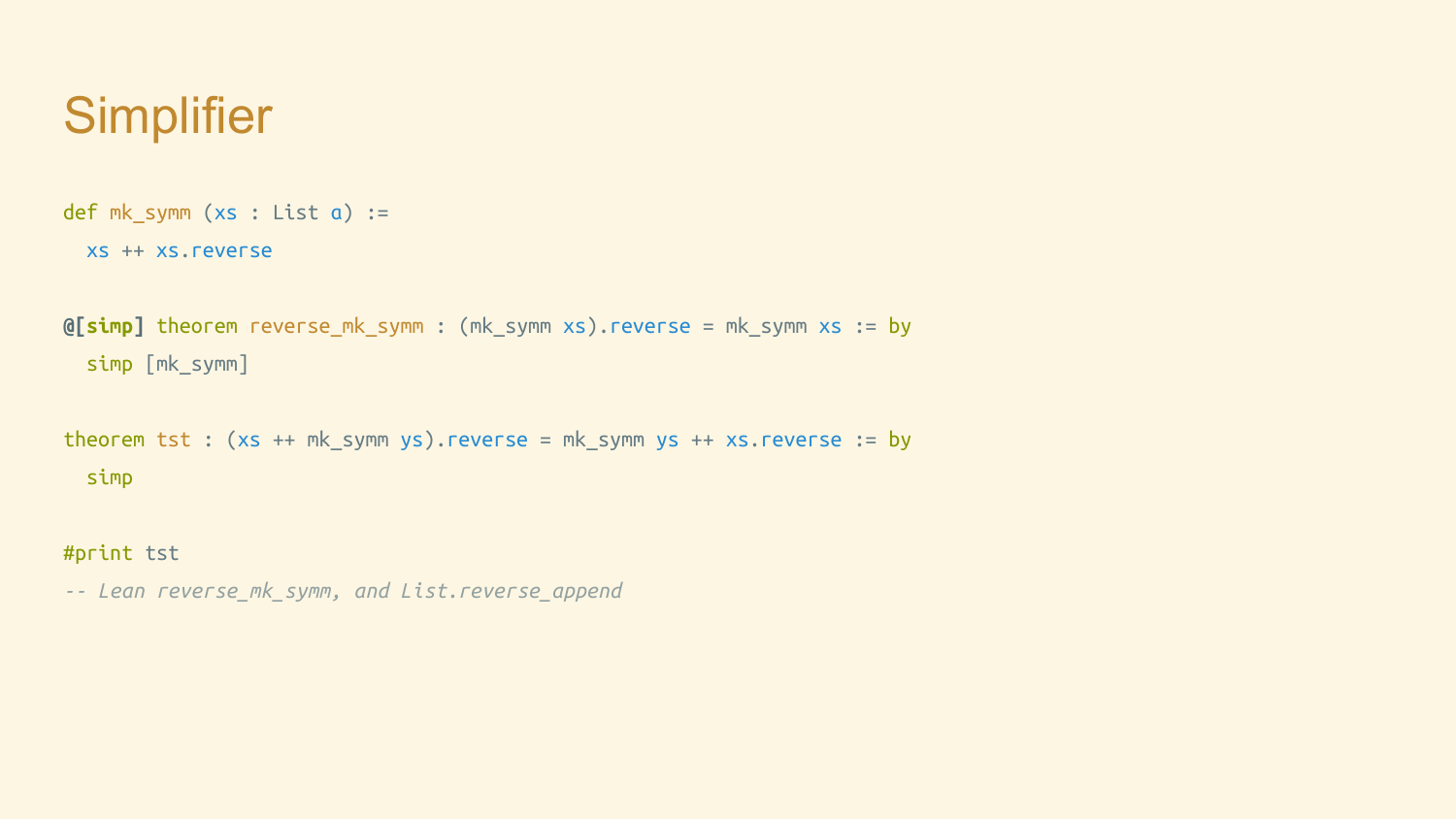#### split tactic

def  $f(x, y, z : Nat) : Nat :=$ match  $x$ ,  $y$ ,  $z$  with  $| 5, -1 | = | 9$  $| , 5, - \Rightarrow y$  | \_, \_, 5 => y  $| , , , \_ \ = \ge 1$ example :  $x \ne 5 \rightarrow y \ne 5 \rightarrow z \ne 5$  $\rightarrow$  z = w  $\rightarrow$  f x y w = 1 := by intros simp [f] split . contradiction . contradiction . contradiction

. rfl

def  $q$  (xs ys : List Nat) : Nat := match xs, ys with  $\begin{bmatrix} a, b \end{bmatrix}$ ,  $=$  => a+b+1  $| , [b, c] \Rightarrow b + 1$  $|\quad \_ \rightarrow \_ \ = \ = \ = \ \ 1$ 

example (xs ys : List Nat) (h : g xs ys =  $\theta$ ) : False := by unfold q at h; split at  $h \leq$  simp arith at h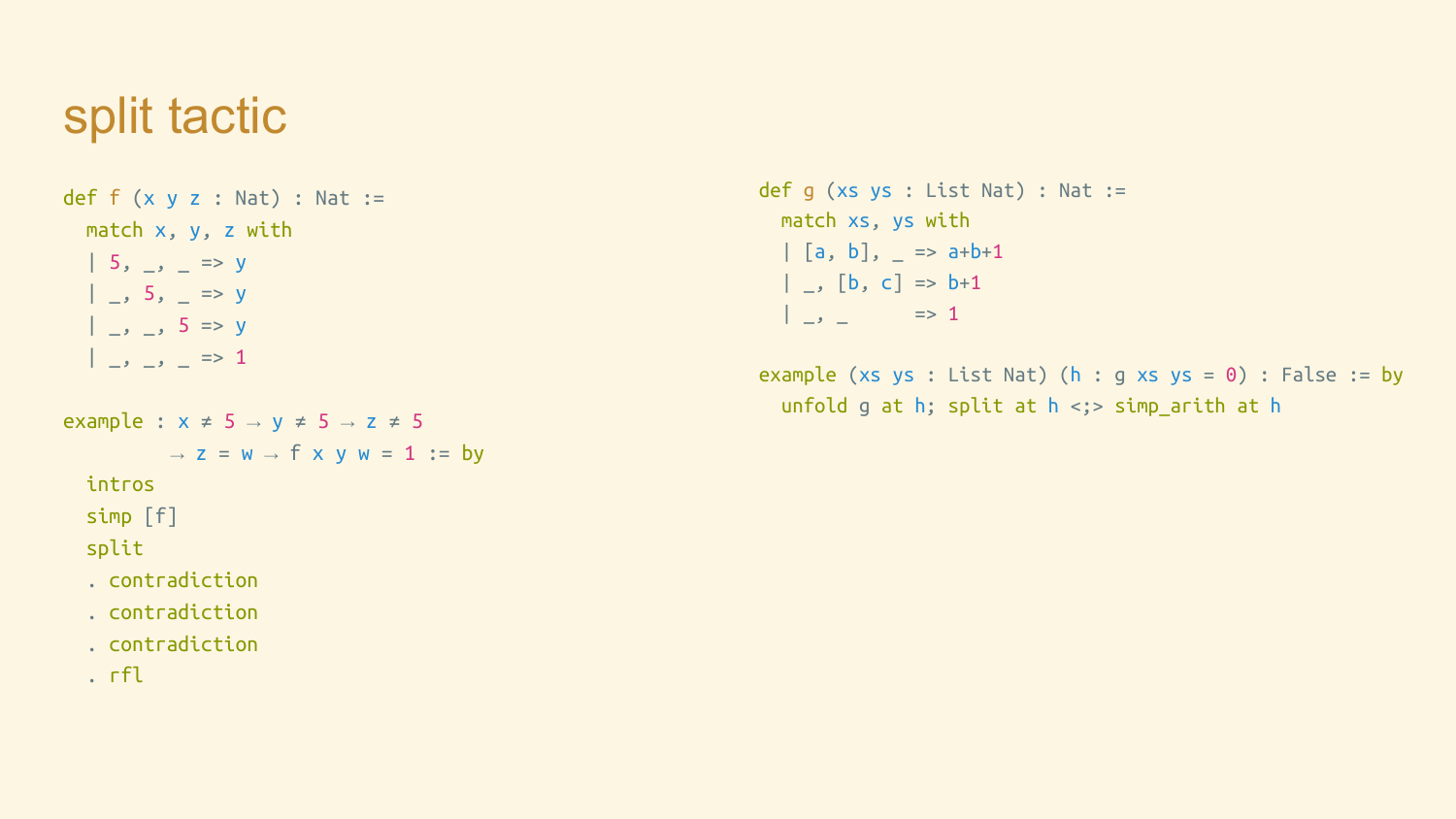#### induction tactic

```
example (as : List a) (a : a) : (as.concat a).length = as.length + 1 := by
  induction as with
  | nil \Rightarrow rfl| cons x xs ih => simp [List.concat, ih]
```

```
example (as : List a) (a : a) : (as.concat a).length = as.length + 1 := by
  induction as \langle ; \rangle simp! [*]
```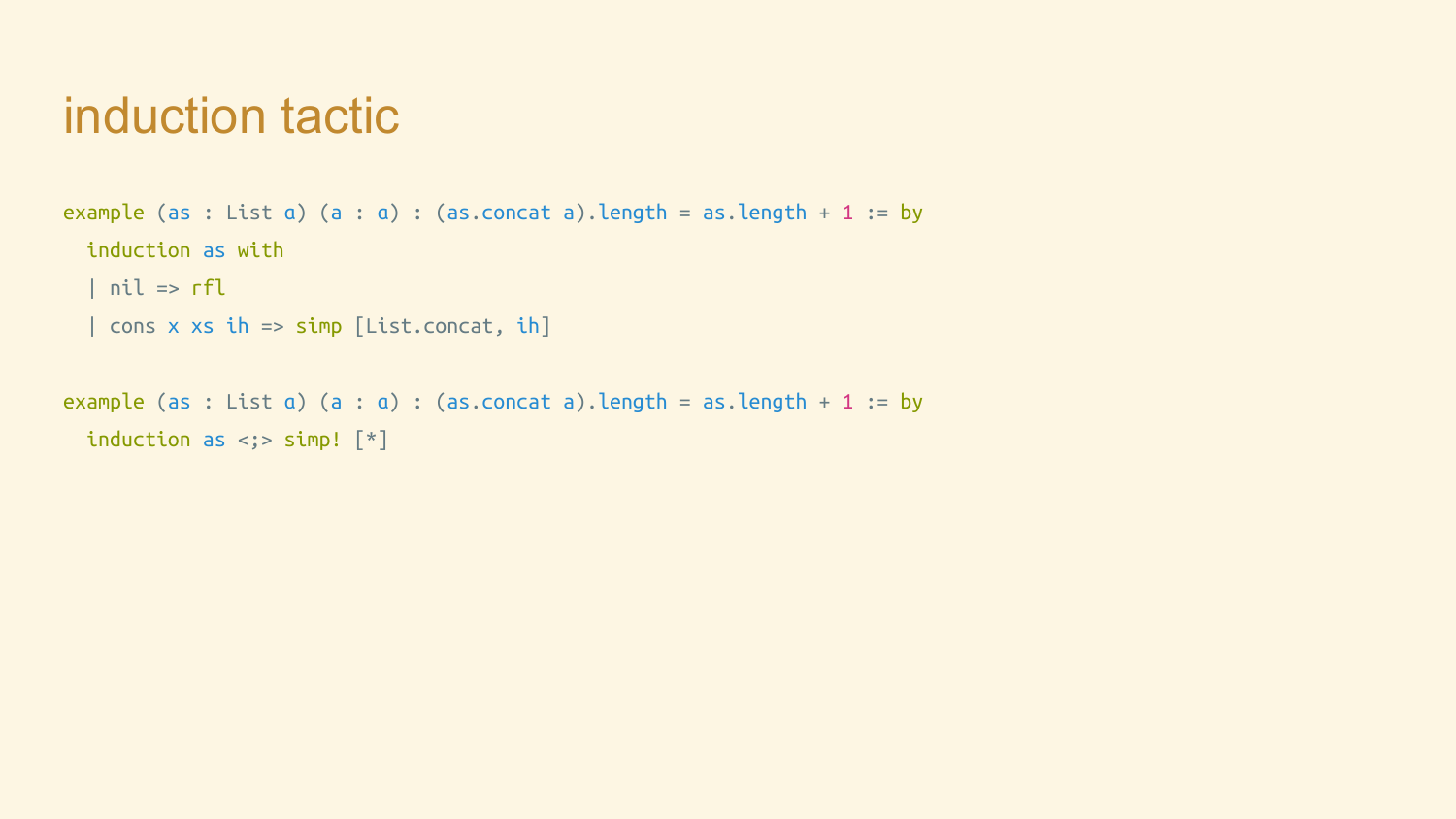# Part II: Extending Lean in Lean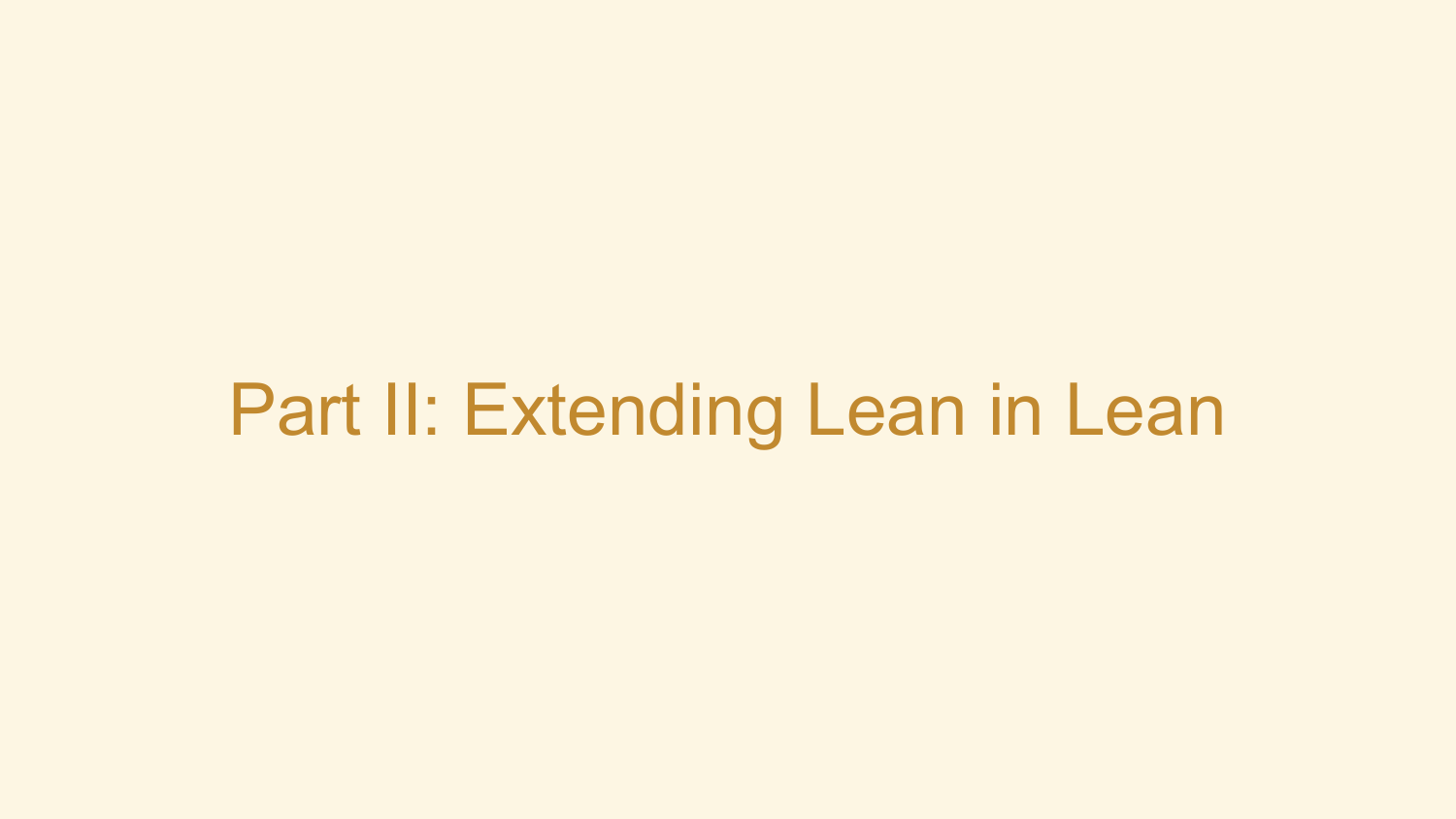#### Local Imperative Programming in Lean

Monadic programming is ubiquitous in Lean

*do* notation makes it manageable

```
def main : IO Unit := do
  let stdin \leftarrow IO.getStdin
  let name \leftarrow stdin.getLine
   IO.println s!"Hello, {name}!"
```
Emulation of an "ordered sequence of commands" from imperative languages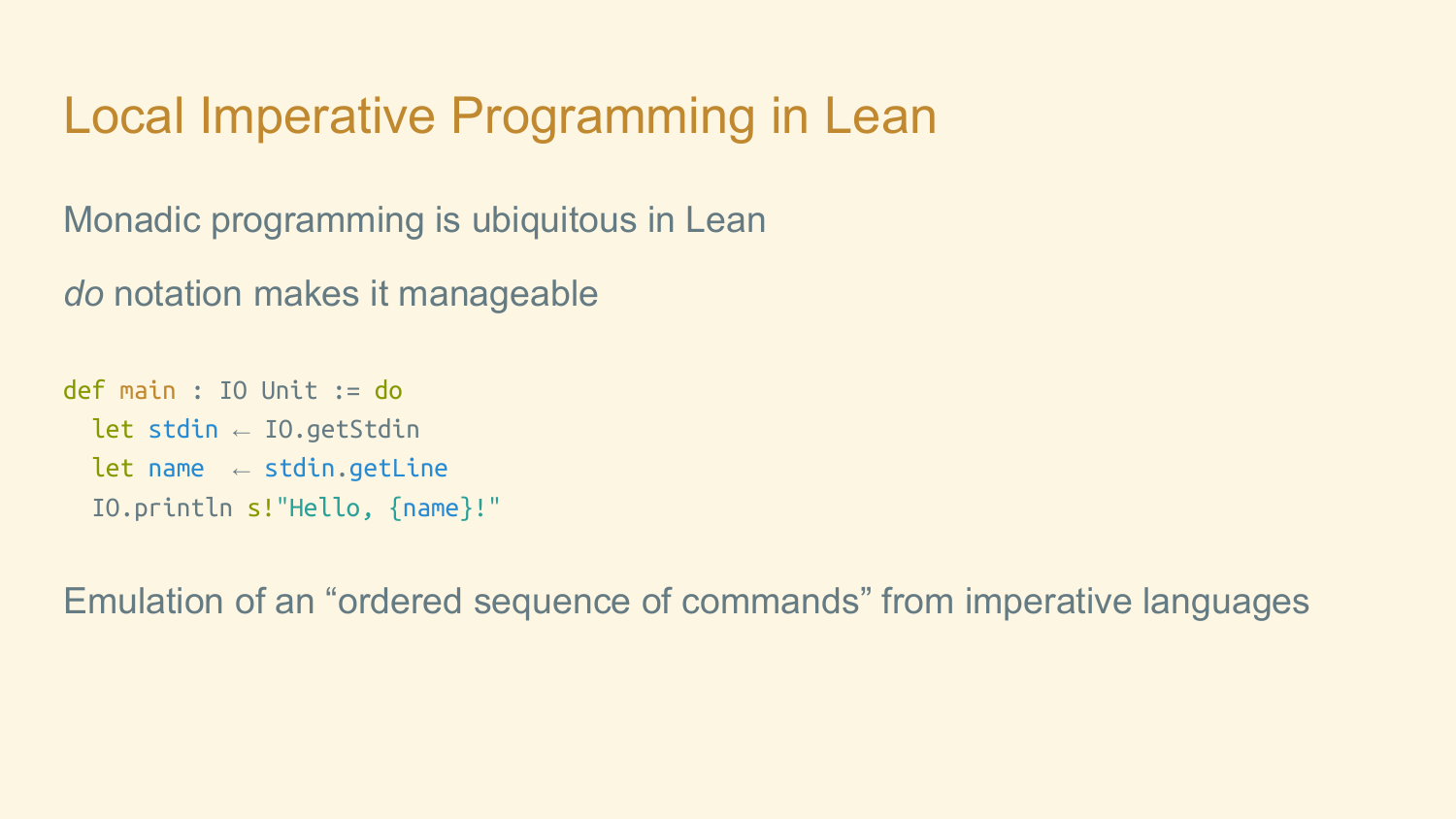#### Local Imperative Programming in Lean

Lean 4 extends *do* notation with def main : IO UInt32 := do

let stdin  $\leftarrow$  IO.getStdin let name  $\leftarrow$  stdin.getLine if name.isEmpty then IO.println "Please enter a name!" return 1 let mut sum  $:= 0$  while true do let line  $\leftarrow$  stdin.getLine if line.isEmpty then break  $sum := sum + line.toNat!$  IO.println s!"{name}, your sum is {sum}" return 0 conditional control flow early return iteration mutable variables

warning: potentially highly addictive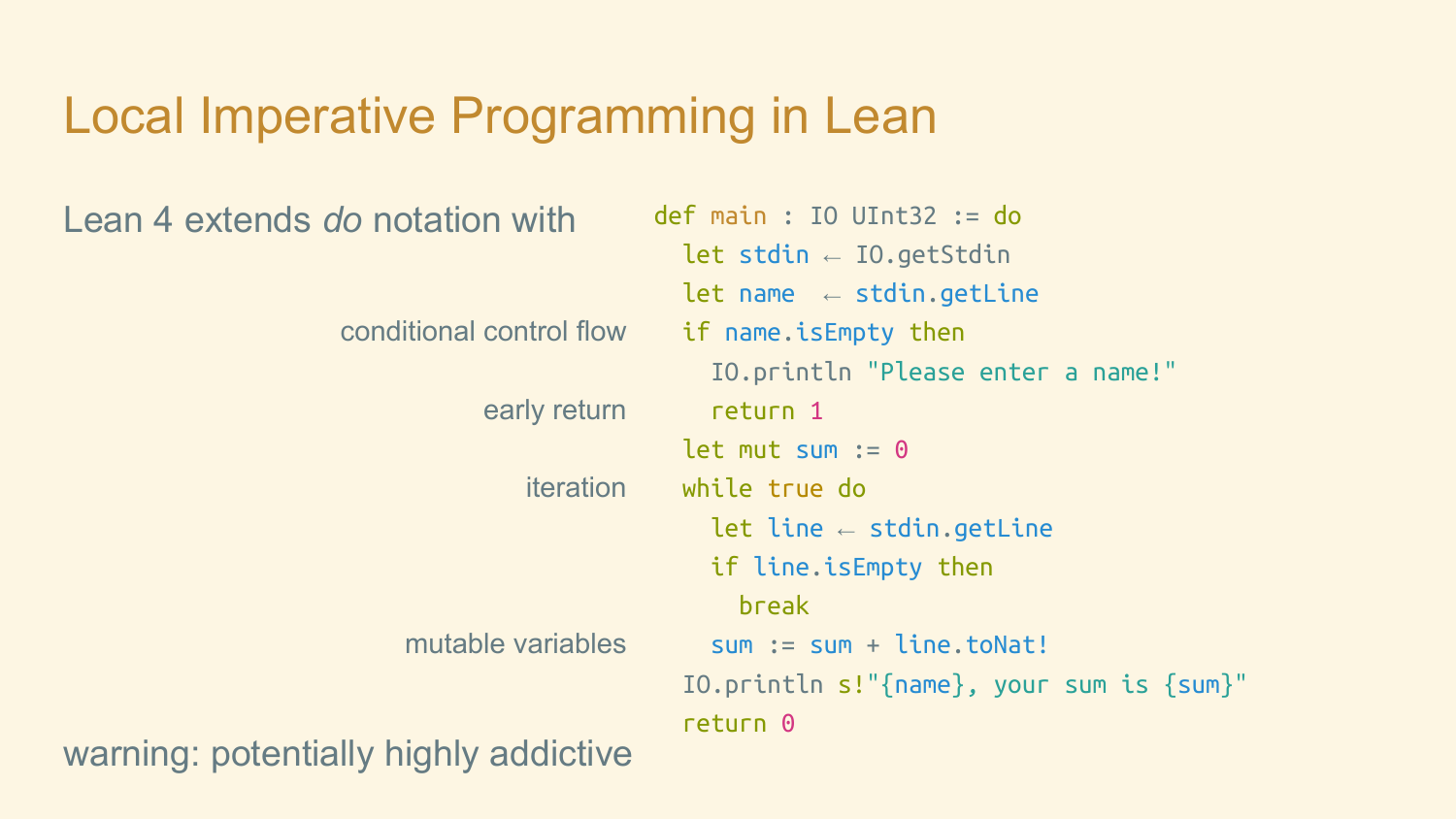#### Local Imperative Programming in Lean

Lean 4 is still a purely functional language!

Extended *do* notation is still compiled down to pure, monadic code

```
example [Monad m] [LawfulMonad m] (f : \beta \rightarrow \alpha \rightarrow m \beta) (xs : List \alpha) :
   (do let mut y := init for x in xs do
           v \leftarrow f v x return y)
  =
    xs.foldlM f init
:= by induction xs generalizing init <;> simp_all!
```
Can be used in pure contexts via the Id monad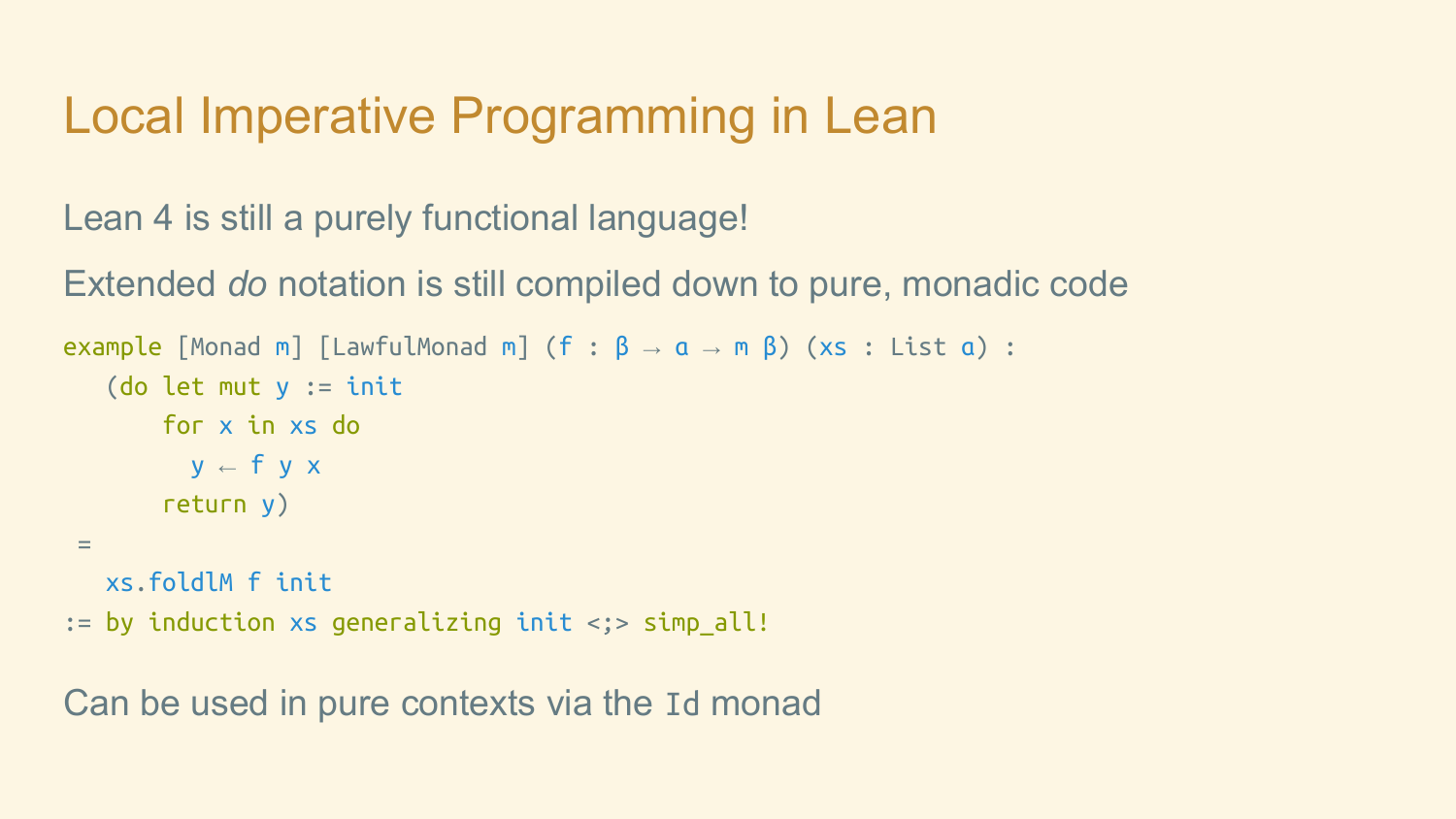### Extending Lean: Syntax & Semantics

#### **Syntax**

declare syntax cat index syntax ident ":" term : index syntax ident "<" term : index

```
syntax "{" index " | " term "}" : term
```

```
syntax "enum" ident "where" ("|" ident)*
: command
```
open categories

concrete syntax trees

**Macros: Syntax → Syntax**

#### macro\_rules

|  $^{'}$ ({ \$x:ident < \$h | \$e }) =>  $\text{`(setOf (fun $x => $x < $h \land $e))}$ | …

```
macro_rules
  | `(enum $id where \frac{1}{2}| $ids \frac{1}{2} =>
`(inductive $id where $[| $ids:ident ]*
   namespace $id
     def toString : …)
```
hygienic by default Racket/Rust-inspired

#### **Elaborators: Syntax → Core**

```
elab "⟨" args:term,* "⟩" : term <= τ => do
   let Expr.const C .. := τ.getAppFn | throw …
  let [c] \leftarrow getCtors C | throw …
  let stx \leftarrow `($(mkIdent c) $args*)
   elabTerm stx τ
```

```
elab "trivial" : tactic => do
```
type-aware

…

flexible order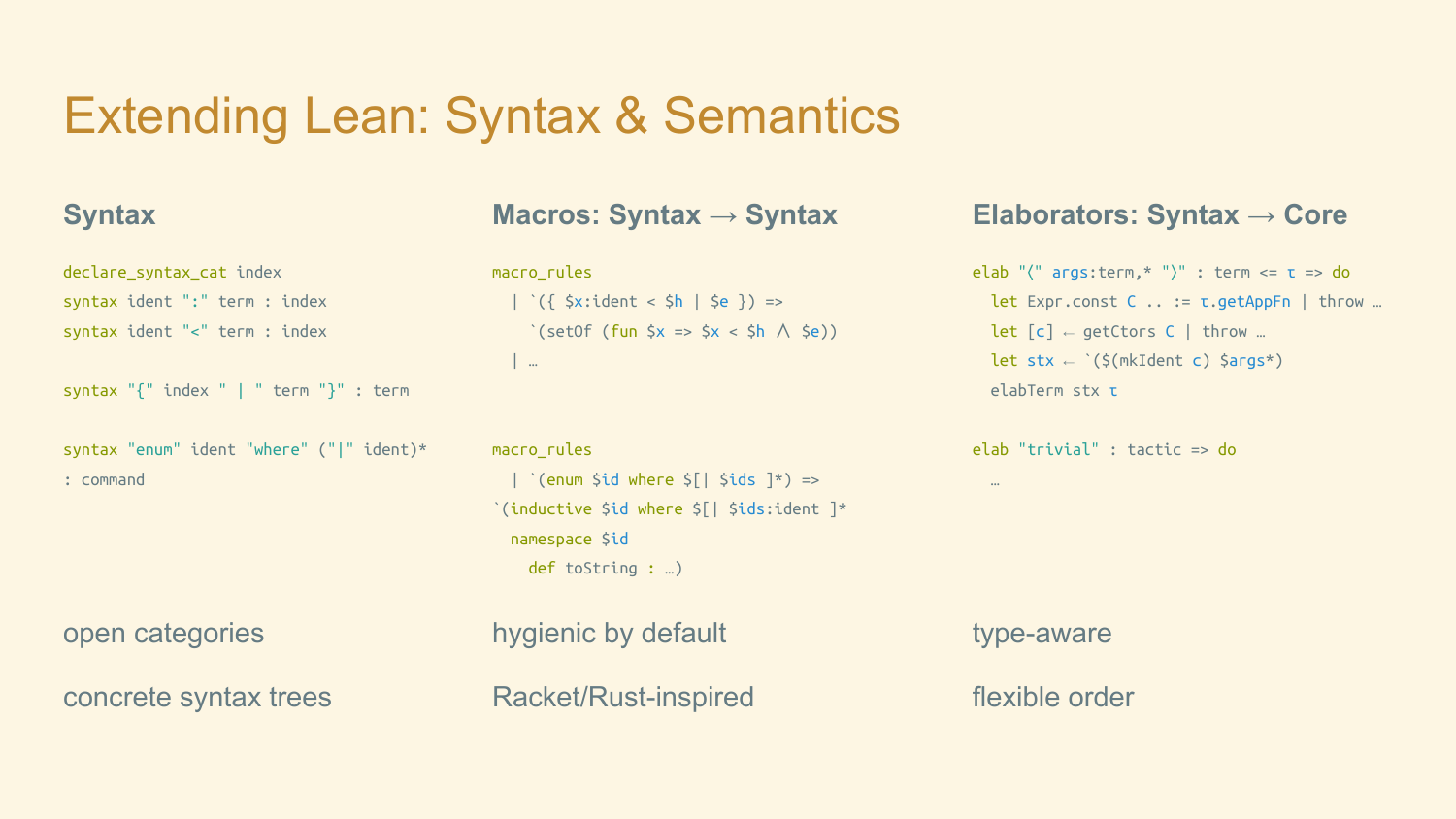#### Macro Showcase: [leanprover/doc-gen4](https://github.com/leanprover/doc-gen4)

```
syntax jsxAttrName := ident <|> str
syntax jsxAttrVal := str <|> group("{" term "}")
```

```
syntax "<" ident jsxAttr* "/>" : jsxElement
syntax "<" ident jsxAttr* ">" jsxChild* "</" ident ">" : jsxElement
```
macro\_rules

…

…

```
| \cdot (<$n $attrs* />) =>
   `(Html.element $(quote (toString n.getId)) …)
```

```
 | `(<$n $attrs* >$children*</$m>) => …
```
def classInstanceToHtml (name : Name) : HtmlM Html := return <li><a href={←declNameToLink name}>{name.toString}</a></li>

```
def classInstancesToHtml (instances : Array Name) : HtmlM Html :=
  return
     <details class="instances">
       <summary>Instances</summary>
      \lequl\geq [← instances.mapM classInstanceToHtml]
      \langleul>
     </details>
```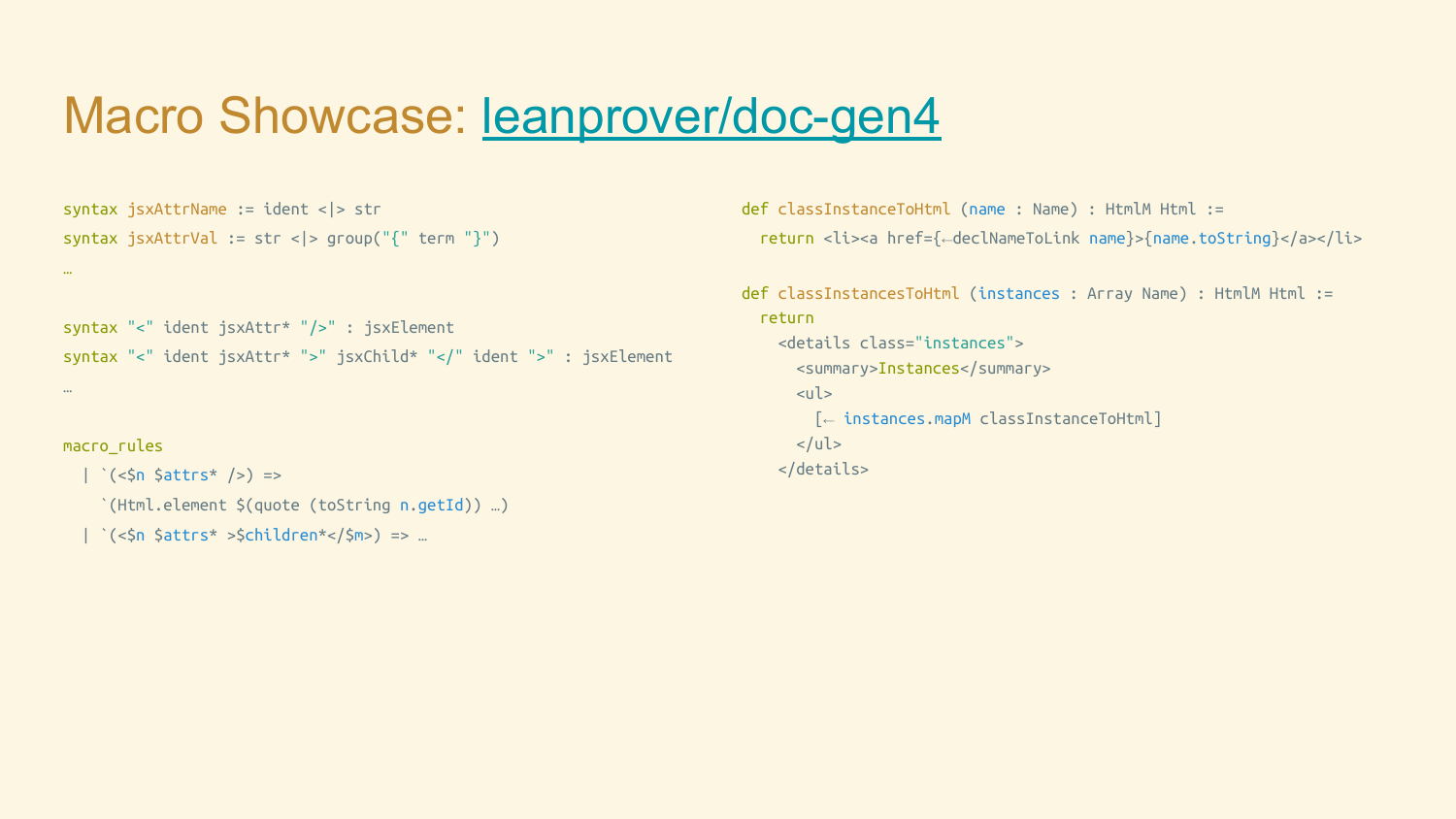### Syntax Showcase: [arthurpaulino/FxyLang](https://github.com/arthurpaulino/FxyLang)

| literal<br>declare syntax cat                                      | $\#eval \gg$     |
|--------------------------------------------------------------------|------------------|
| syntax $(" -"$ noWs)? num : literal $-$ int                        | $f \cap :=$      |
| $\cdots$                                                           | $s := 0$         |
|                                                                    | $i := 0$         |
| $def$ mkLiteral : Lean. Syntax $\rightarrow$ Except String Literal | while $i < n$ do |
| `(literal  \$[-%\$neg]?\$n:num) =>                                 | $i := i + 1$     |
| if neg.isNone                                                      | $s := s + i$     |
| then return .int < $ $ Int. of Nat n. to Nat                       | $\mathsf{S}$     |
| else return .int <  Int.negOfNat n.toNat                           |                  |
|                                                                    | !print f 5       |
|                                                                    | $<< .$ run $-15$ |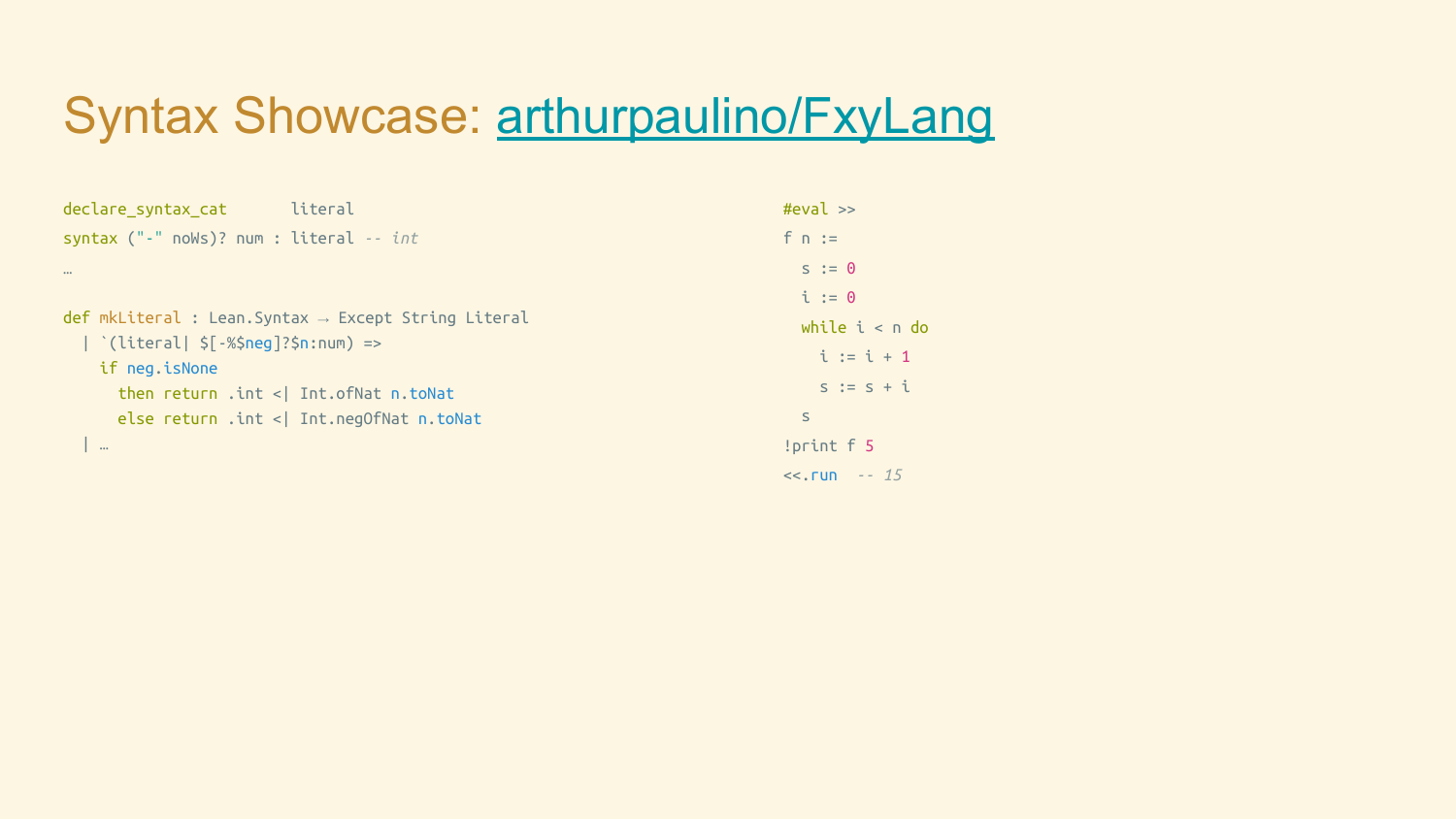#### (Meta-)Programming Showcase: **[lecopivo/SciLean](https://github.com/lecopivo/SciLean)**

```
-- wave equation
def H (m k : ℝ) (x p : ℝ^n) : ℝ :=
  let \Delta x := (1 : \mathbb{R})/(\mathsf{n} : \mathbb{R})(\Delta x/(2^m)) * ||p||^2 + (\Delta x * k/2) * (\Sigma i, ||x[i] - x[i - 1]||^2)argument x
   isSmooth, diff, hasAdjDiff, adjDiff
argument p
   isSmooth, diff, hasAdjDiff, adjDiff
def solver (m k : ℝ) (steps : Nat)
```

```
: Impl (ode solve (HamiltonianSystem (H m k))) := by
```
*-- Unfold Hamiltonian definition and compute gradients*

```
simp [HamiltonianSystem]
```

```
 -- Apply RK4 method
```

```
rw [ode solve fixed dt runge kutta4 step]
```

```
 lift_limit steps "Number of ODE solver steps."; admit; simp
 finish_impl
```
#### [Integrated as a scripting language into Houdini](https://leanprover.zulipchat.com/#narrow/stream/270676-lean4/topic/Lean.204.20as.20a.20scripting.20language.20in.20Houdini)